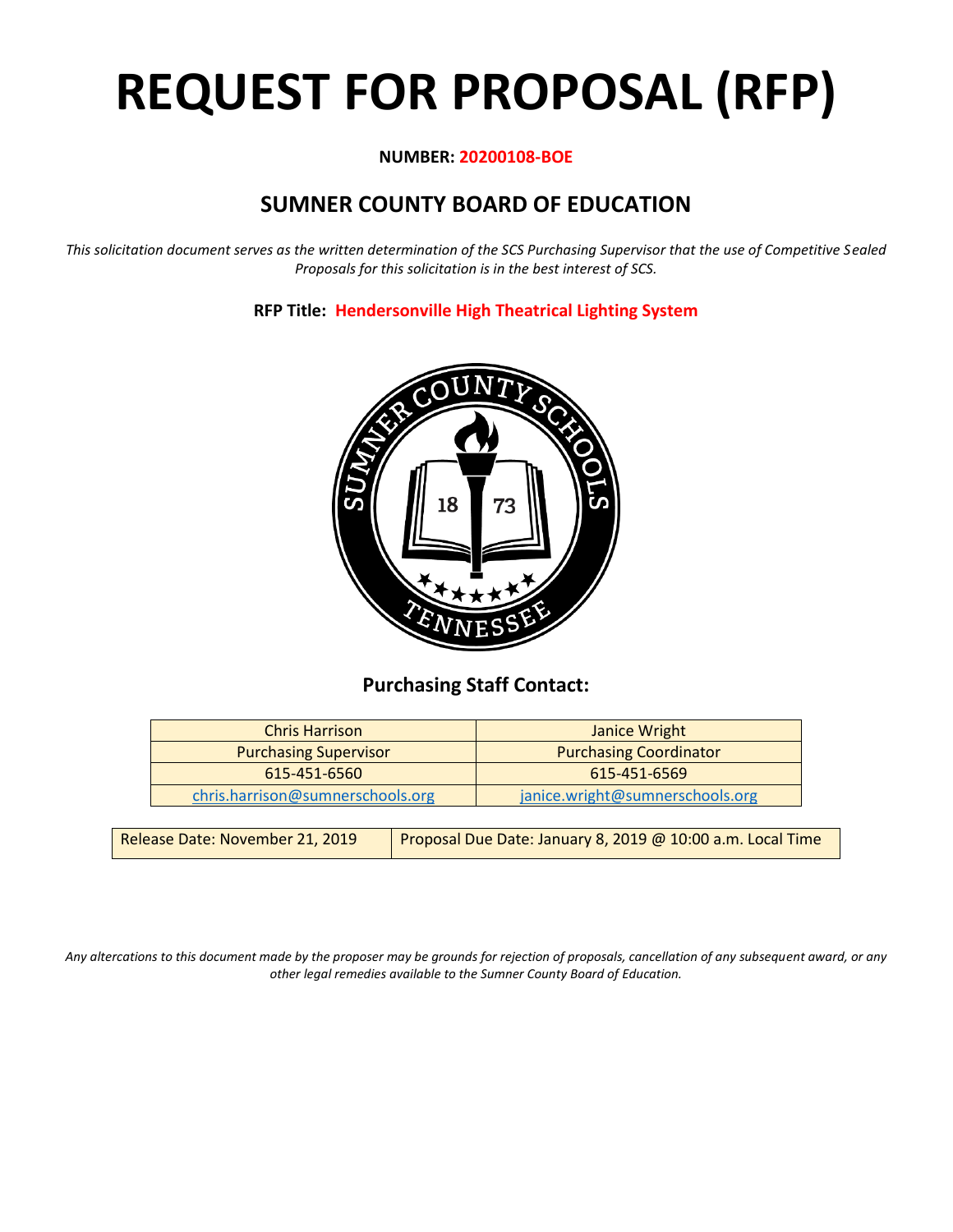# **NOTICE TO PROPOSERS**

There may be one or more amendments to this RFP. In order to receive communication for any such amendments issued specifically to this RFP, the proposer must provide a Notice of Intent to Propose to the Sumner County Board of Education (SCS) Purchasing Department. The proposer must utilize this form when submitting notice. The notice may be sent by email to: Purchasing Office, purchasing@sumnerschools.org. SCS will send amendments only to those proposers which complete and return this information by the deadline list in the RFP Schedule of Events (Section 4).

| <b>RFP Number:</b>          | 20200108-BOE Hendersonville High Theatrical Lighting System |  |
|-----------------------------|-------------------------------------------------------------|--|
| Company Name:               |                                                             |  |
| <b>Mailing Address:</b>     |                                                             |  |
|                             |                                                             |  |
|                             |                                                             |  |
| Phone Number:               |                                                             |  |
| <b>Contact Person:</b>      |                                                             |  |
| <b>Email Address:</b>       |                                                             |  |
|                             |                                                             |  |
| <b>Authorized Signature</b> |                                                             |  |
| <b>Printed Name</b>         |                                                             |  |
| Date                        |                                                             |  |

Emailed amendments will be sent in a Microsoft Word (Office for Windows) or Portable Document Format (pdf) format. Any alterations to the document made by the proposer may be grounds for rejection of proposal, cancellation of any subsequent award or any other legal remedies available to the Sumner County Board of Education.

Amendments will also be posted on the SCS website **https://sumnerschools.org/index.php/current-bids-and-rfps** and attached to the solicitation listing as a PDF or WORD file. Check the particular solicitation on the Current Bids and RFPs webpage for any posted amendments.

By completing and returning this form, the Proposer has expressed its intent to provide a proposal for **20200108-BOE Hendersonville High Theatrical Lighting System.**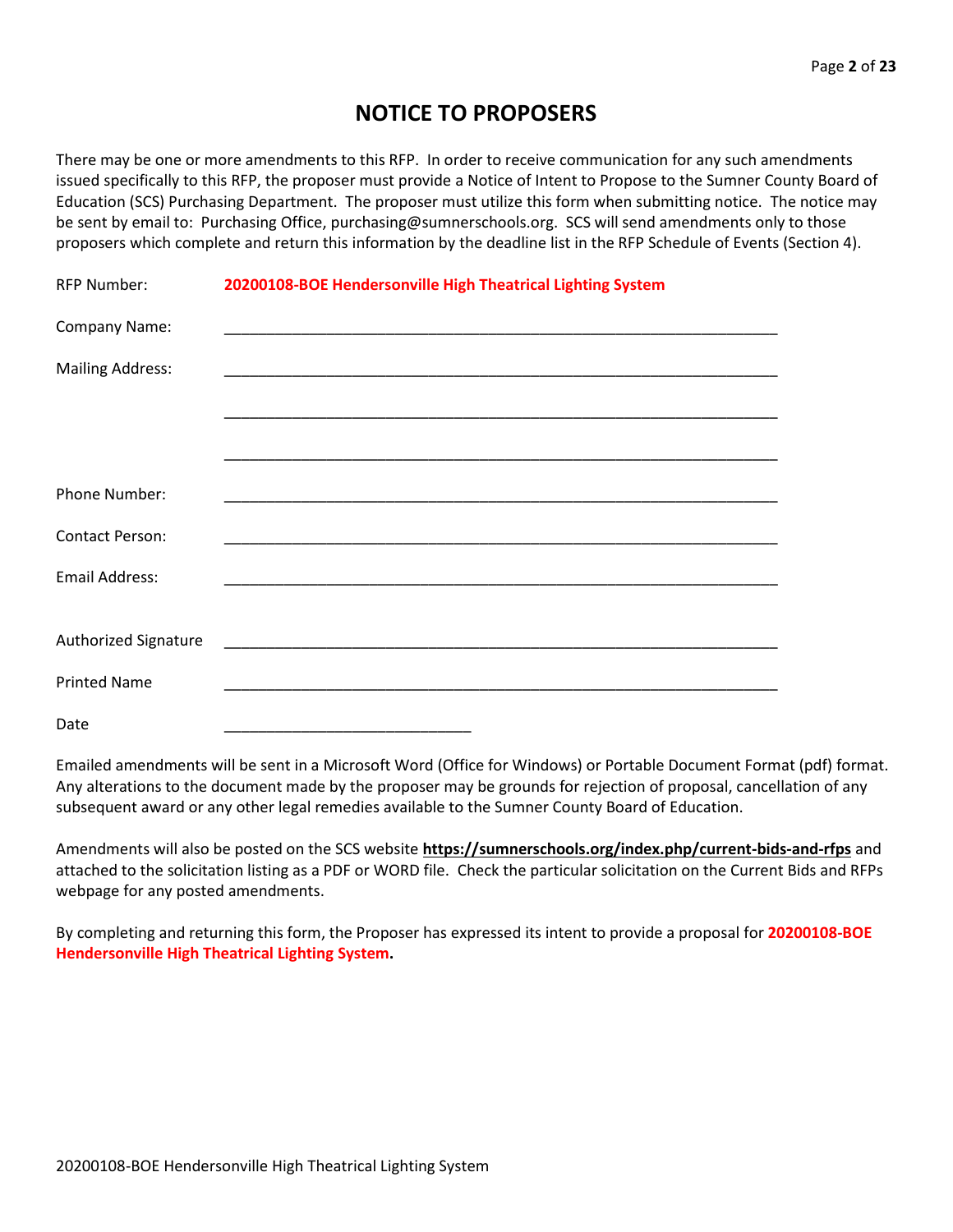# **TABLE OF CONTENTS**

- 1. Introduction/Overview
	- 1.1. Purpose
	- 1.2. Contact Information
- 2. Requirements
	- 2.1. Scope of Work/Specifications
	- 2.2. Contactor Obligations
- 3. Source Selection and Contract Award
- 4. Schedule of Events
- 5. Instructions for Proposal
	- 5.1. Required Forms
	- 5.2. New Vendors
	- 5.3. Acknowledgement of Insurance Requirements
	- 5.4. Clarification and Interpretation of RFP
	- 5.5. Proposal Package
	- 5.6. Delivery of Proposals
	- 5.7. Evaluation of Proposals
	- 5.8. Request for Clarification of Proposals
	- 5.9. Protests
- 6. Attachments
	- 6.1. Contact Information
	- 6.2. Bid Form/Certification
	- 6.3. References
	- 6.4. Certification Regarding Debarment or Suspension
	- 6.5. Condition of Submitting Proposal
	- 6.6. Statement of Non-Collusion
	- 6.7. Attestation Re Personnel
	- 6.8. Drug Free Workplace Affidavit
	- 6.9. IRS Form W-9
		- \**An online, fillable version can be found at https://www.irs.gov/pub/irs-pdf/fw9.pdf*
	- 6.10. Standard Terms & Conditions
	- 6.11. Vendor Checklist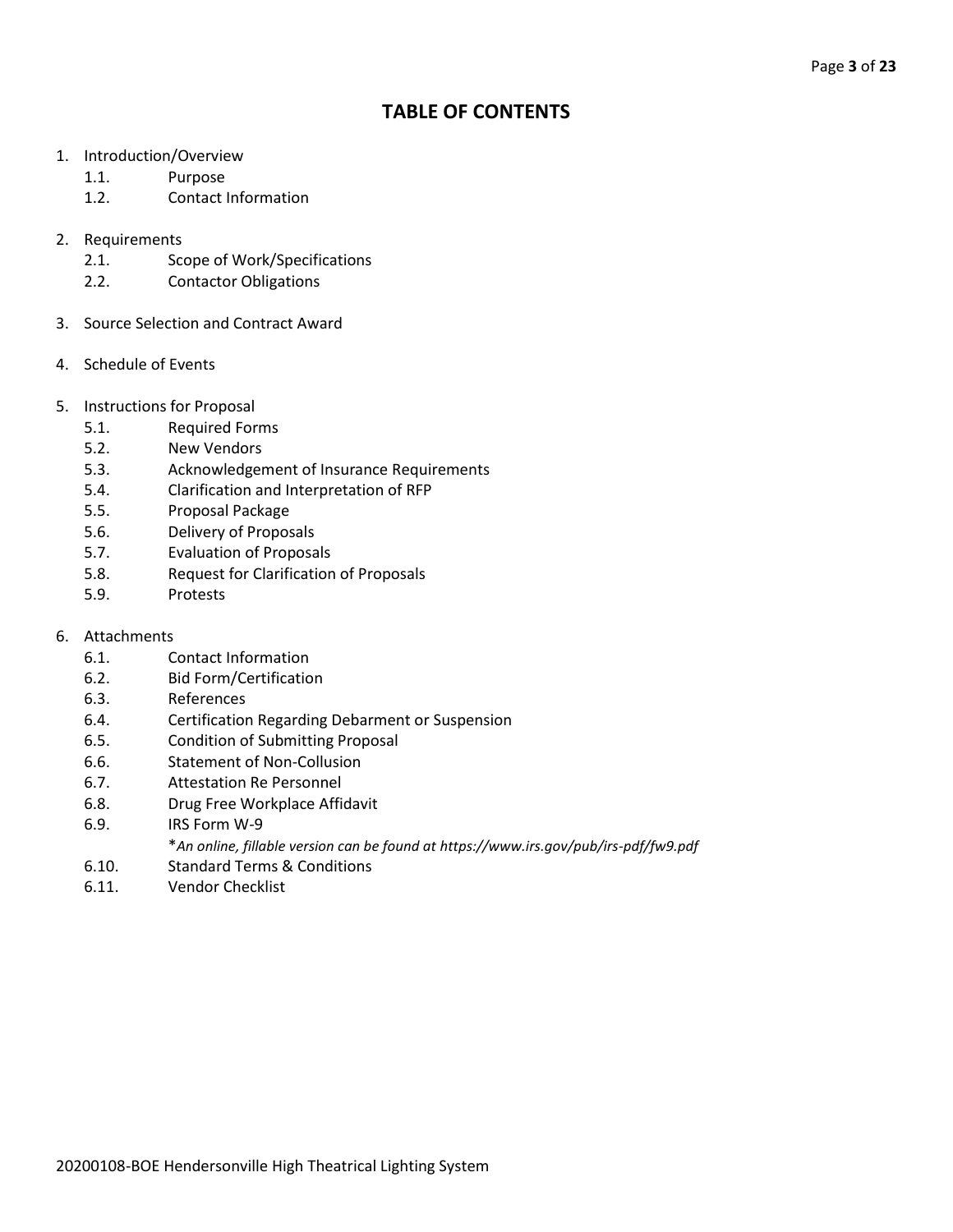#### 1. Introduction/Overview

#### 1.1. Purpose

The Sumner County Board of Education (SCS) is requesting sealed proposals for the installation of theatrical lighting at Hendersonville High School.

#### 1.2. Contact Information

Unauthorized contact regarding this RFP with employees or officials of SCS other than the Purchasing Supervisor named below may result in disqualification from this procurement process.

Interested parties must direct all communication regarding this RFP to the Purchasing Supervisor, who is SCSs only official point of contact for this RFP.

| <b>RFP Procedures</b>            |
|----------------------------------|
| Chris Harrison                   |
| <b>Purchasing Supervisor</b>     |
| 1500 Airport Road                |
| Gallatin, TN 37066               |
| chris.harrison@sumnerschools.org |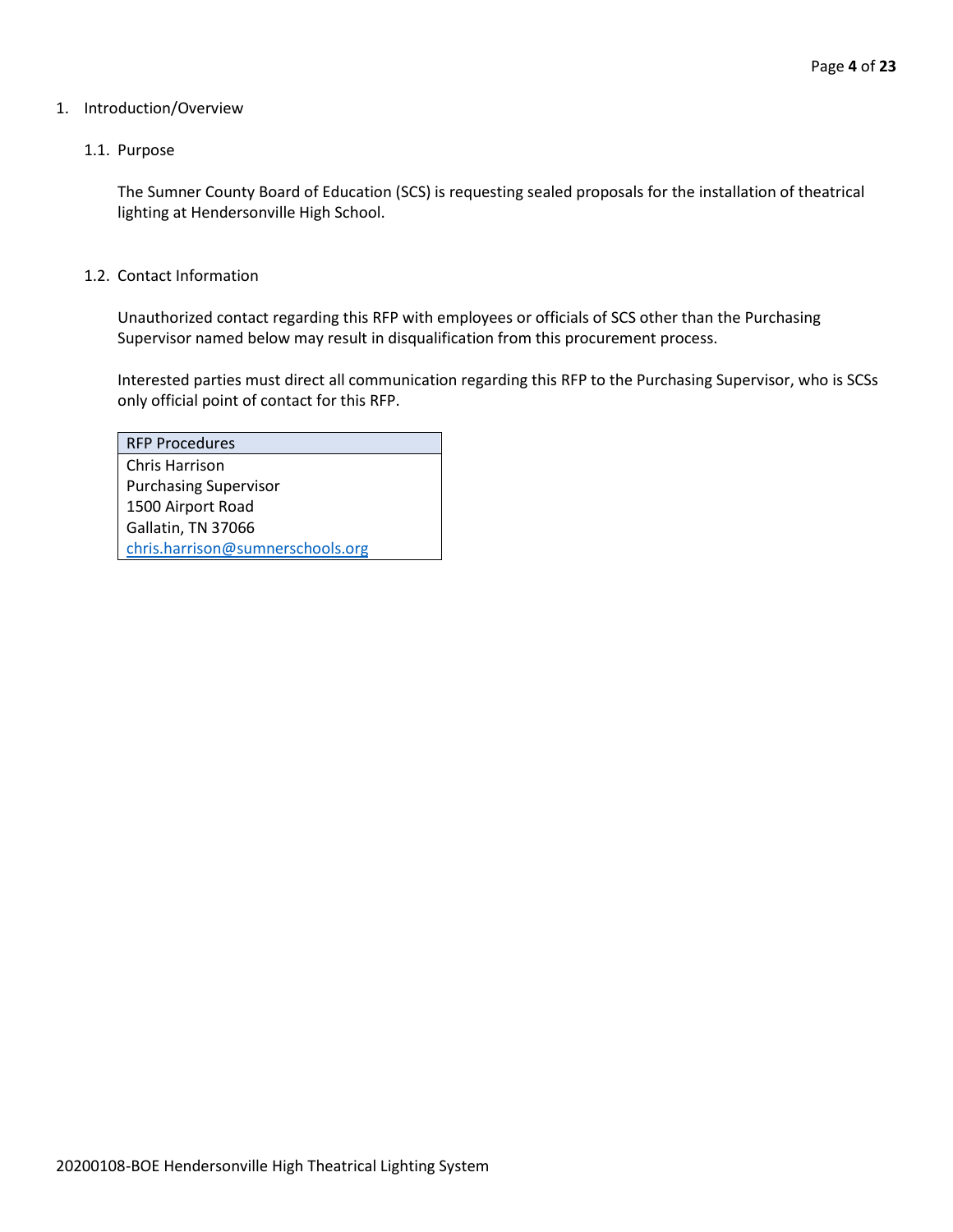## 2. Requirements

## 2.1. Scope of Work / Specifications

This project requires the installation of new LED stage lighting fixtures, controls and ancillary installation materials for the auditorium located at Hendersonville High (123 Cherokee Road, Hendersonville TN 37075). All equipment and materials shall be new, not used. The successful bidder shall provide a complete, turnkey project installation, which includes all necessary equipment, materials, labor and freight. The successful bidder shall also provide the initial system design and programming, which shall be coordinated with school staff. The bidder must complete a site visit to verify the existing conditions and conduct any field verifications deemed necessary. All visitors are required to check-in at the front office and submit any required identification.

The bid shall include on-site training consisting of up to two separate 8-hour visits plus additional remote support via phone for 2 years. The bid shall also include a warranty that consists of full parts and labor coverage for 2 years, excluding intentional damage (theft, spilled beverages, etc.).

The bid packet must include a list of all the proposed equipment and a project timeline for completion.

## **SCOPE:**

- 42 new fixtures
	- o All fixtures are LED
	- o All fixtures shall be black
	- o Connections shall be by black DMX cabling
	- $\circ$  All fixtures shall be secured by clamp or similar device, and by a black safety cable
	- o Ellipsoidal fixtures are manual focus
	- o Par Fixtures are electronic zoom
- 4 separate zones
	- o Zone 1: Above the audience 10 ellipsoidal and 8 par fixtures
	- o Zone 2: Downstage electric above stage 8 par fixtures
	- o Zone 3: Upstage electric above stage 12 fixtures
	- o Zone 4: Cyc lighting position above stage 4 fixtures
- Power shall be obtained from existing theatrical lighting wiring through the use of dimmer rack relay modules (bidder provided), or by installation of appropriate power by a licensed electrician (bidder provided). Any modifications (i.e. conduit) shall be painted black.
- Lighting control shall be via touchscreen monitors and computer processing.

#### **SAMPLE LIST OF ITEMS:**

(4) Blizzard Lighting Cyc Out Fixture (or similar brand with matching specifications)

- (10) Blizzard Lighting Aria Profile Fixture (or similar brand with matching specifications)
- (10) Blizzard Lighting 19 Degree Lens Tube for Aria Profile Fixture (or similar brand with matching specifications)
- (28) Blizzard Lighting Colorise EXA Fixture (or similar brand with matching specifications)
- (1) Blizzard Lighting Pipeline DMX Splitter (or similar brand with matching specifications)
- (1) Apple Mac Mini Minimum of 3.6 GHz Quad Core 128 GB CPU
- (1) Apple Magic Mouse
- (1) Apple Magic Keyboard
- (2) Dell P2418HT 23.8" Touch Screen Monitor
- (1) Lightkey DMX Control Software/App 1024 Channel 2 Year Service (available fro[m lightkeyapp.com\)](http://lightkeyapp.com/)
- (2) Lightkey Touchscreen Control License for Dell Monitors
- (1) ENTTEC DMX USB PRO Mk2 Control Unit
- (1) ETA PD8L Rack Mount Power Conditioner

20200108-BOE Hendersonville High Theatrical Lighting System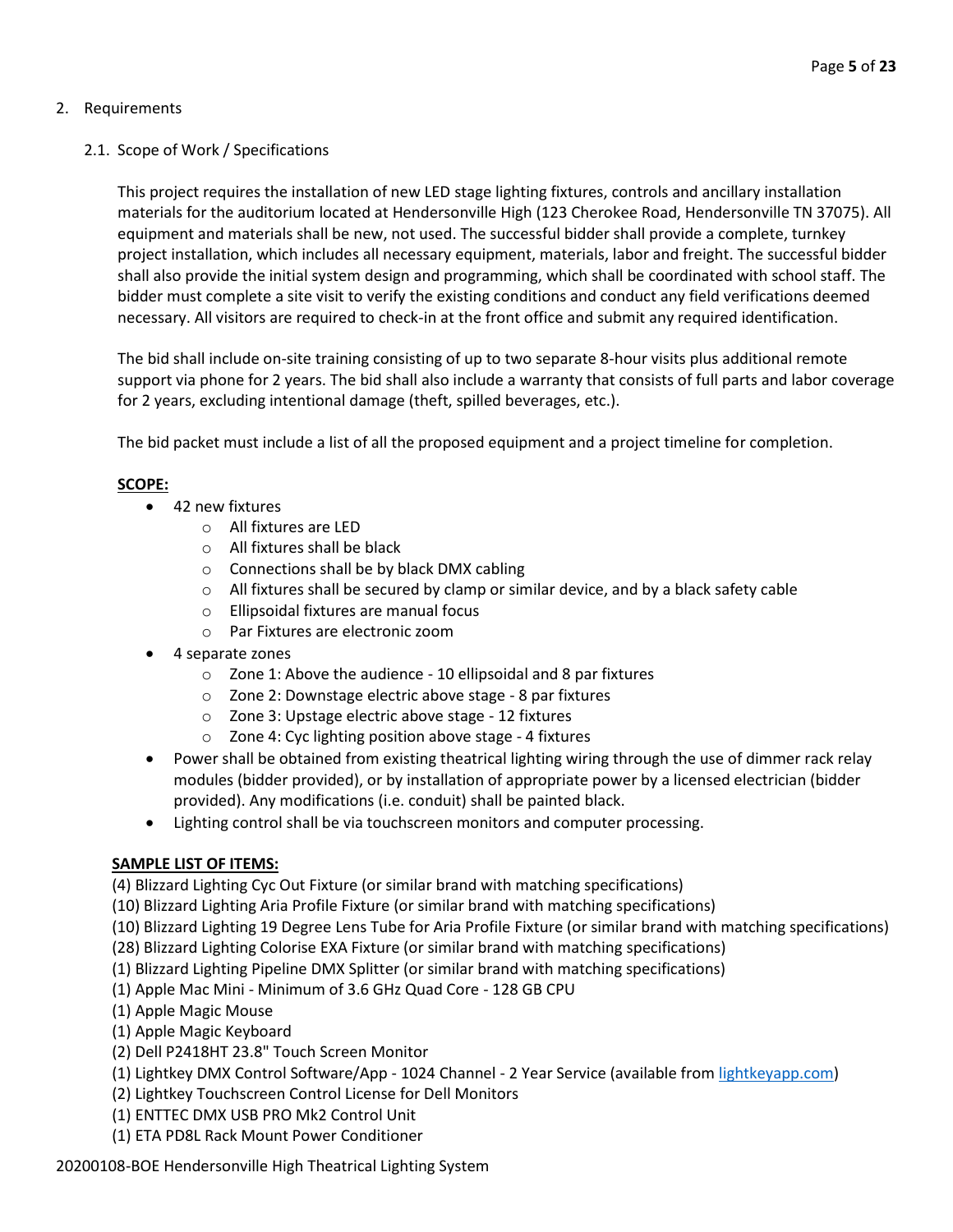#### 2.2. Standard Contractor Obligations

- Shall provide and obtain all necessary materials, equipment and labor to perform all items listed in the Scope of Work.
- Shall provide and obtain all necessary permits with Local, County, etc. agencies as required by law and as required in the Scope of Work.
- Shall schedule all necessary inspections with Local, County, etc. agencies as required by law.
- Shall dispose of all generated waste materials in compliance with all Local, State and Federal guidelines, regulations and requirements.
- Shall have property trained and experienced staff to facilitate the services specified in the Scope of Work. If applicable, the Contractor shall provide documentation that staff has received the manufacturers' certification to complete the services specified in the Scope of Work.
- 3. Source Selection and Contract Award
	- Award(s), if made, will be made to the Responsive and Responsible proposer(s) whose proposal is most advantageous to SCS, taking into consideration price and the other evaluation criteria set forth in the RFP.
		- o General Criteria to be determined "Responsive"
			- Does the proposal include all required information, included completed attachment forms and affidavits?
			- Was the proposal delivered on or before the stated deadline? Did it include the required number of copies (hard & electronic)?
		- o General Criteria to be determined "Responsible"
			- **•** Does the Proposer demonstrate an understanding of SCSs needs and proposed approach to the project?
			- Does the Proposer possess the ability, capacity, skill and financial resources to provide the service?
			- Can the Proposer take upon itself the responsibilities set forth in the RFP and produce the required outcomes in a timely fashion?
	- SCS reserves the right to enter into discussions with Proposers which have submitted proposals determined to be reasonably like of being considered for selection to assure a full understanding of and responsiveness to the RFP requirements. Every effort shall be afforded to assure fair and equal treatment with respect to the opportunity for discussion and/or revision of their respective proposals.
	- Upon mutual agreement by both parties, SCS shall grant the right to extend the terms, conditions and prices of contract(s) awarded from this RFP to other Institutions (such as State, Local and/or Public Agencies) who express an interest in participating in any contract that results from this RFP. Each of the "piggyback" Institutions will issue their own purchasing documents for purchase of the goods/services. Proposer agrees that SCS shall bear no responsibility or liability for any agreements between Proposer and the other Institution(s) who desire to exercise this option.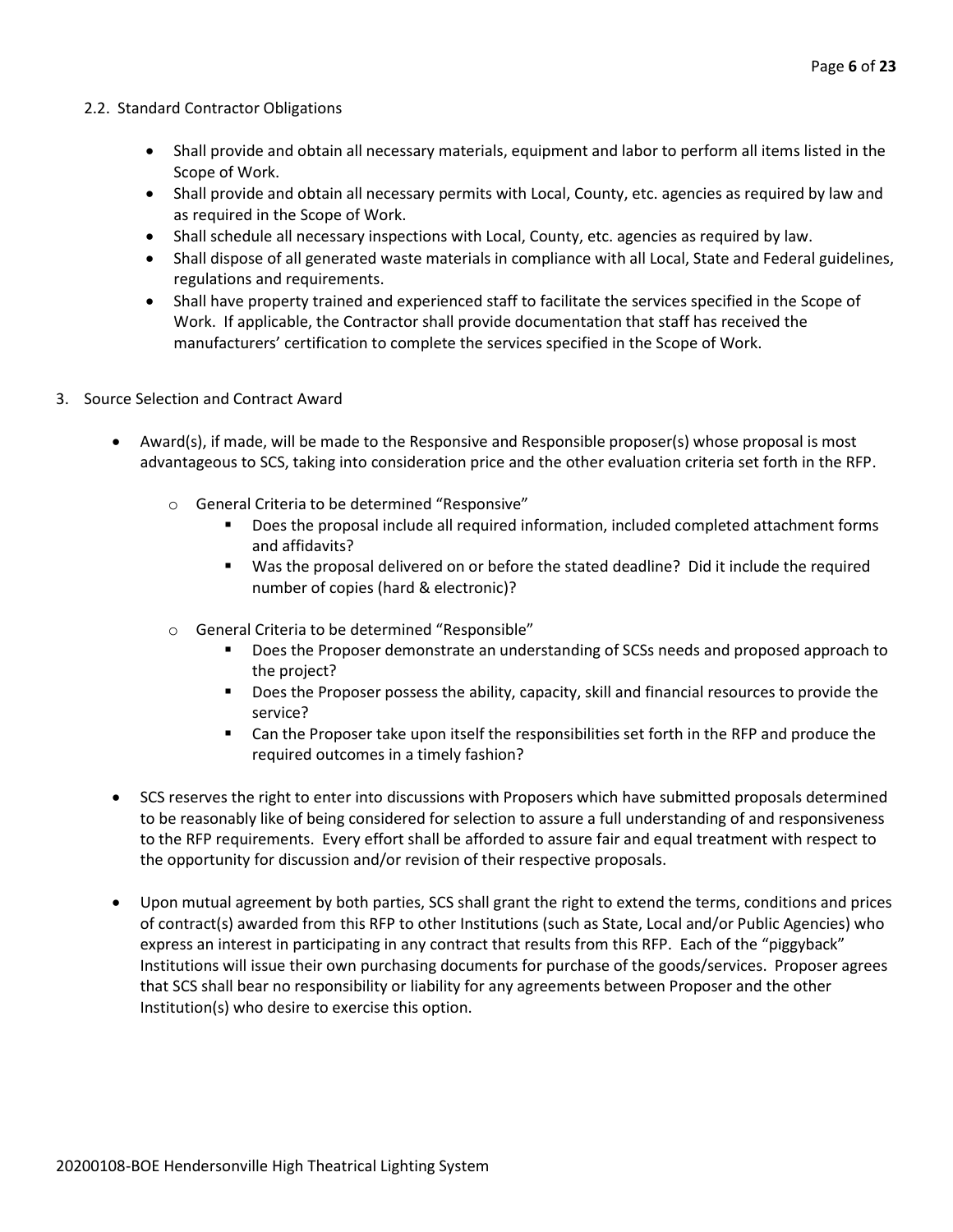#### 4. Schedule of Events

| <b>RFP Issued</b>                                                                       | <b>November 21, 2019</b>                                          |
|-----------------------------------------------------------------------------------------|-------------------------------------------------------------------|
| <b>Site Visit @ Hendersonville High</b><br>123 Cherokee Drive, Hendersonville, TN 37075 | December 10, 2019 @ 9:30 a.m. or<br>December 17, 2019 @ 9:30 a.m. |
| <b>Questions DEADLINE</b>                                                               | <b>January 1, 2020</b>                                            |
| <b>RFP Submission DEADLINE</b>                                                          | January 8, 2020 @ 10:00 a.m. Local Time                           |

#### 5. Instructions for Proposal

#### 5.1. Required Forms

- Proposer must complete and submit the Attachments in Section 6. Attachments may be omitted depending on the RFP requirements. Refer to the Table of Contents for omitted Attachments.
- Evidence of a valid State of Tennessee Business License and/or Sumner County Business License.
- For all vendors with annual purchases in excess of \$50,000; a Sumner County Business License must be on file with the SCS Finance Department. Evidence of the license must be provided within ten (10) working days following notification of award; otherwise, SCS may rescind its acceptance of the Proposer's proposal.
- Copy of State of Tennessee License (if applicable) in respective field.
- If applicable, the Proposer must include a copy of the contract(s) the Proposer will submit to be signed.

#### 5.2. New Vendors

- To comply with Internal Revenue Service requirements, all vendors who perform any type of service are required to have a current IRS Form W-9 on file with the SCS Finance Department. It is a mandatory requirement to complete the IRS Form W-9 (Attachment 6.9) included in this RFP.
- To comply with the **Tennessee Lawful Employment Act (50-1-702 and 50-1-703)**, non-employees (individuals paid directly by the employer in exchange for the individual's labor or services) must have on file one (1) of the following documents:
	- o A valid Tennessee driver's license or photo identification;
	- $\circ$  A valid driver's license or photo identification from another state where the license requirements are at least as strict as those in Tennessee;
	- o A birth certificate issued by a U.S. state, jurisdiction or territory;
	- o A U.S. government issued certified birth certificate;
	- o A valid, unexpired U.S. passport;
	- o A U.S. certificate of birth abroad (DS-1350 or FS-545)
	- o A report of birth abroad of a U.S. citizen (FS-240);
	- o A certificate of citizenship (N560 or N561);
	- o A certificate of naturalization (N550, N570 or N578);
	- o A U.S citizen identification card (I-197 or I-179); or
	- o Valid alien registration documentation or other proof of current immigration registration recognized by the United States Department of Homeland Security that contains the individual's complete legal name and current alien admission number or alien file number (or numbers if the individual has more than one number).

20200108-BOE Hendersonville High Theatrical Lighting System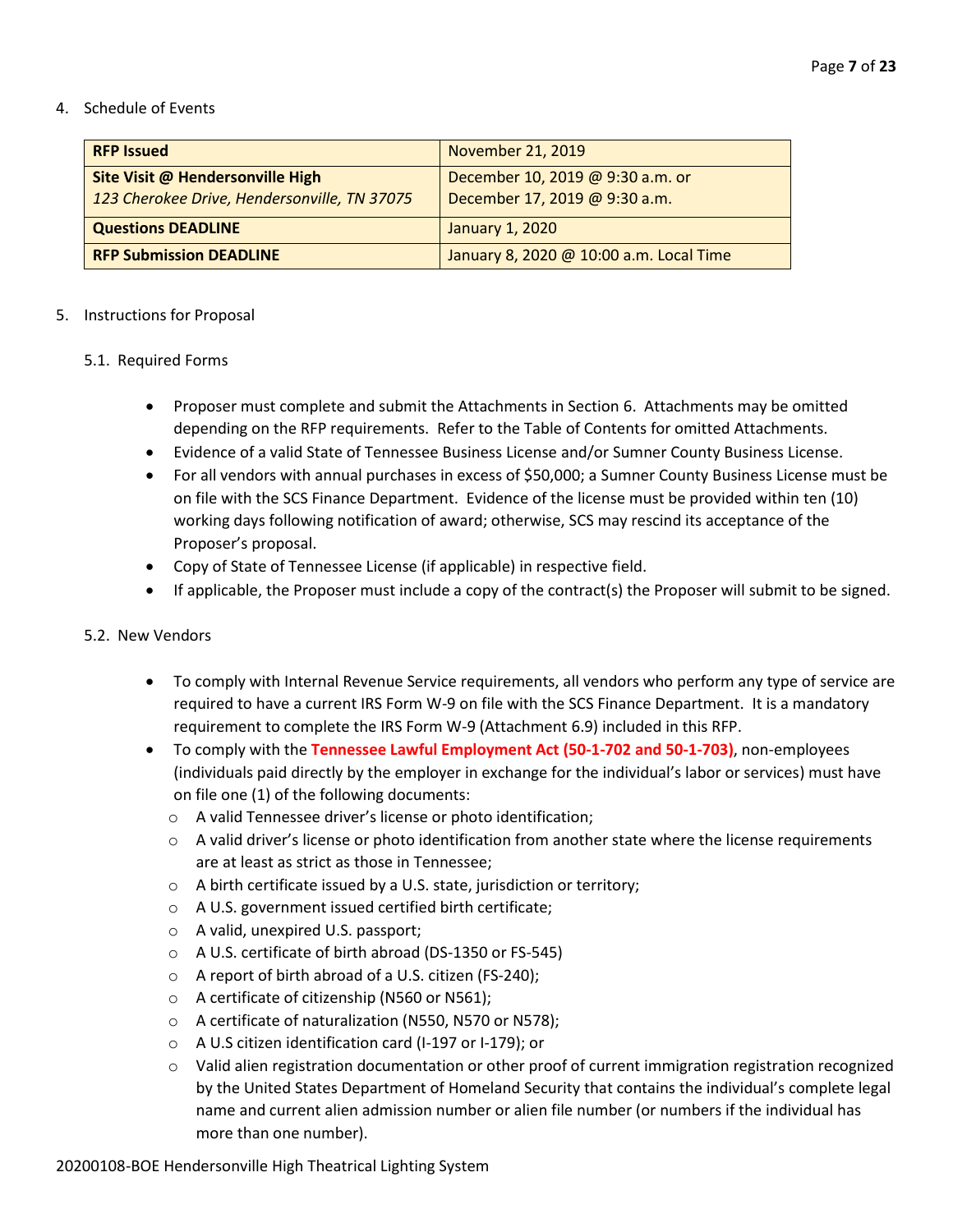5.3. Acknowledgement of Insurance Requirements

By submitting a proposal, Proposer acknowledges that it has read and understands the insurance requirements for the proposal. The Proposer who may have employees, contractors, subcontractors or agents working on SCS properties shall carry current certificates for general and professional liability insurance and for workers' compensation as indicated below. The owner or Principal of each Proposer must also be insured by workers' compensation if they perform any of the services on SCS properties. There will be no exceptions to the insurance requirement. Proposer also understands that the evidence of required insurance must be submitted within fifteen (15) working days following notification of its offer being accepted; otherwise, SCS may rescind its acceptance of the Proposers proposal.

• **General Liability**

| <b>General Aggregate</b> | \$2,000,000 |
|--------------------------|-------------|
| <b>Each Occurrence</b>   | \$1,000,000 |

## • **Workers Compensation**

| <b>Workers Compensation</b> | Tennessee Statutory Limits |
|-----------------------------|----------------------------|
| <b>Employer's Liability</b> | \$500,000                  |

5.4. Clarification and Interpretation of RFP

The words "must" and "shall" in the RFP indicate mandatory requirements. Taking exception to any mandatory requirement shall be considered grounds for rejection. There are other requirements that SCS considers important but not mandatory. It is important to respond in a concise manner to each section and submit an itemized list of all exceptions.

#### 5.5. Proposal Package

The package containing the proposal must be sealed and clearly marked on the outside of the package: **"20200108-BOE Hendersonville High Theatrical Lighting System" DO NOT OPEN**

All sealed proposals packages must include all of the following. Any sealed proposals are subject to rejection as non-conforming if any applicable item is not included.

- One (1) Complete Original
- One (1) electronic format (CD/USB Drive)
- Original Signature on Original Proposal. NO copied or digital signatures.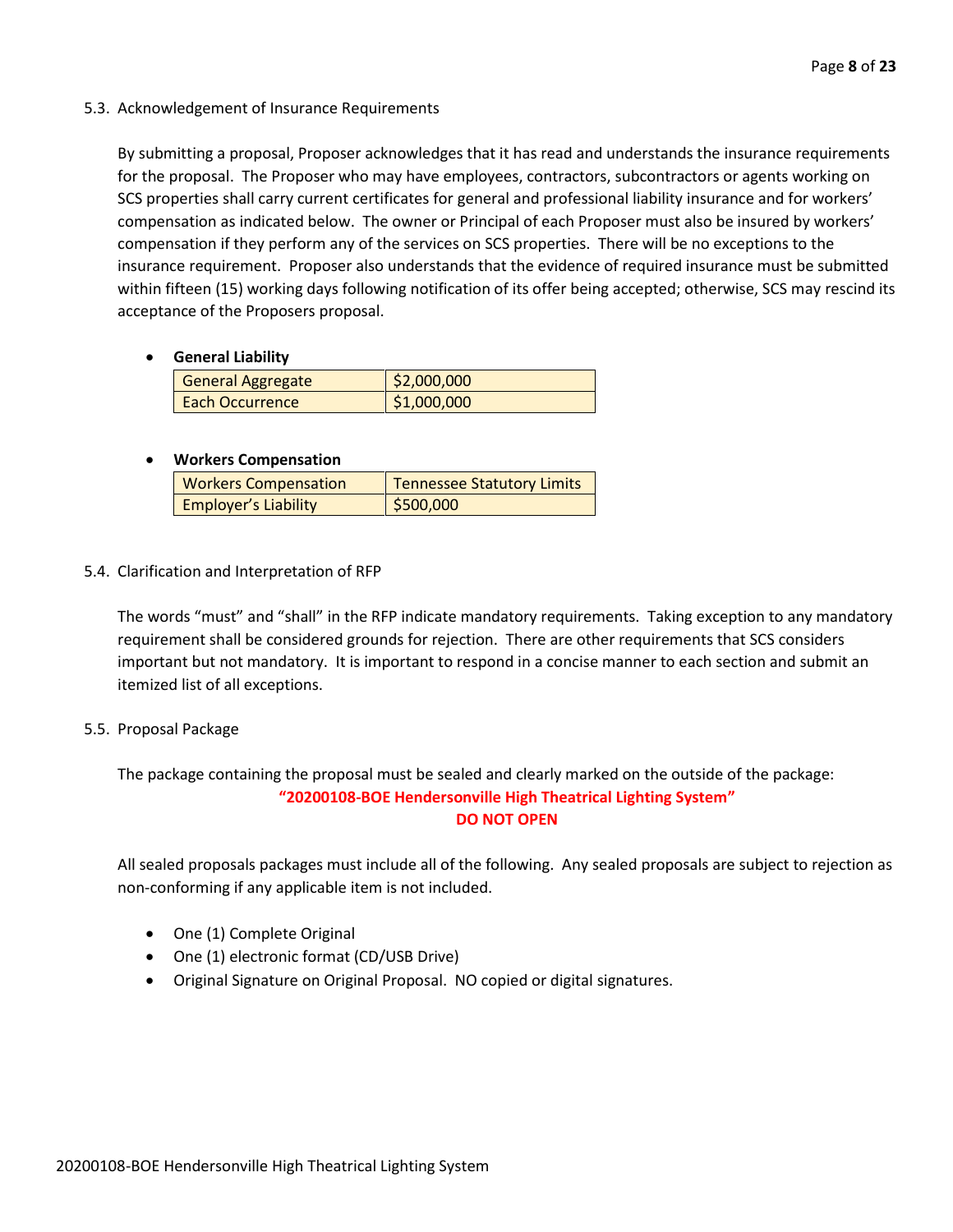The outside of the proposal package must be labeled as follows (if applicable) per **T.C.A § 62-6-119**:

- 1. Name of Company and Principal Owner, Business License Number, Expiration Date and License Classification.
- 2. In addition to Item 1, the same is applicable to masonry contractors if the work performed is > \$100,000.
- 3. In addition to Item 1, the same is applicable to HVAC, electrical, plumbing or A/C contractors if the work performed is > \$25,000.
- 4. In addition to Item 1, the same is applicable plus the Department of Environment & Conservation License Number and Classification, applicable to geothermal contractors if the work performed is > \$25,000.
- 5. If the prime contractor performs the masonry portion of the project or any of the above listed contractor skill sets and the work performed is > \$100,000; it must be so designated.
- 6. Only one (1) contractor in each classification listed shall be written on the bid envelope.

#### 5.6. Delivery of Proposals

Sealed proposals will be accepted until **January 8, 2020 @ 10:00 a.m. Local Time**. Proposals received after that time will be deemed invalid. Vendors mailing proposal packages must allow sufficient time to ensure receipt of their package by the time specified. SCS shall not accept proposals via electronic transmission such as email, fax, etc. There will be no exceptions. Proposals will be opened and read aloud. The reading of the bids will begin at **10:00 a.m. Local Time**.

Due to the nature of deliveries to the SCS Support Services Facility by carriers such as UPS, FedEx and such like; the proposal package will be accepted if the date and time on the delivery confirmation are indicated to be on or before the Proposal Deadline.

| Delivery Address: | Sumner County Board of Education |
|-------------------|----------------------------------|
|                   | Attn: Purchasing Supervisor      |
|                   | 1500 Airport Road                |
|                   | Gallatin, TN 37066               |

#### 5.7. Evaluation of Proposals

The SCS Purchasing Supervisor will first examine the proposals to reject those that are clearly non-responsive to the stated requirements. Proposers who are determined to be non-responsive and/or non-responsible will be notified of this determination.

The evaluation process will include the following factors:

- Company Experience and Qualifications
	- o The nature and scope of the Proposers business.
	- o The number of years the Proposer has been licensed to do business.
	- o The number of years the Proposer has been providing the requested services.
	- o How many similarly sized or larger K-12 clients have you contract with?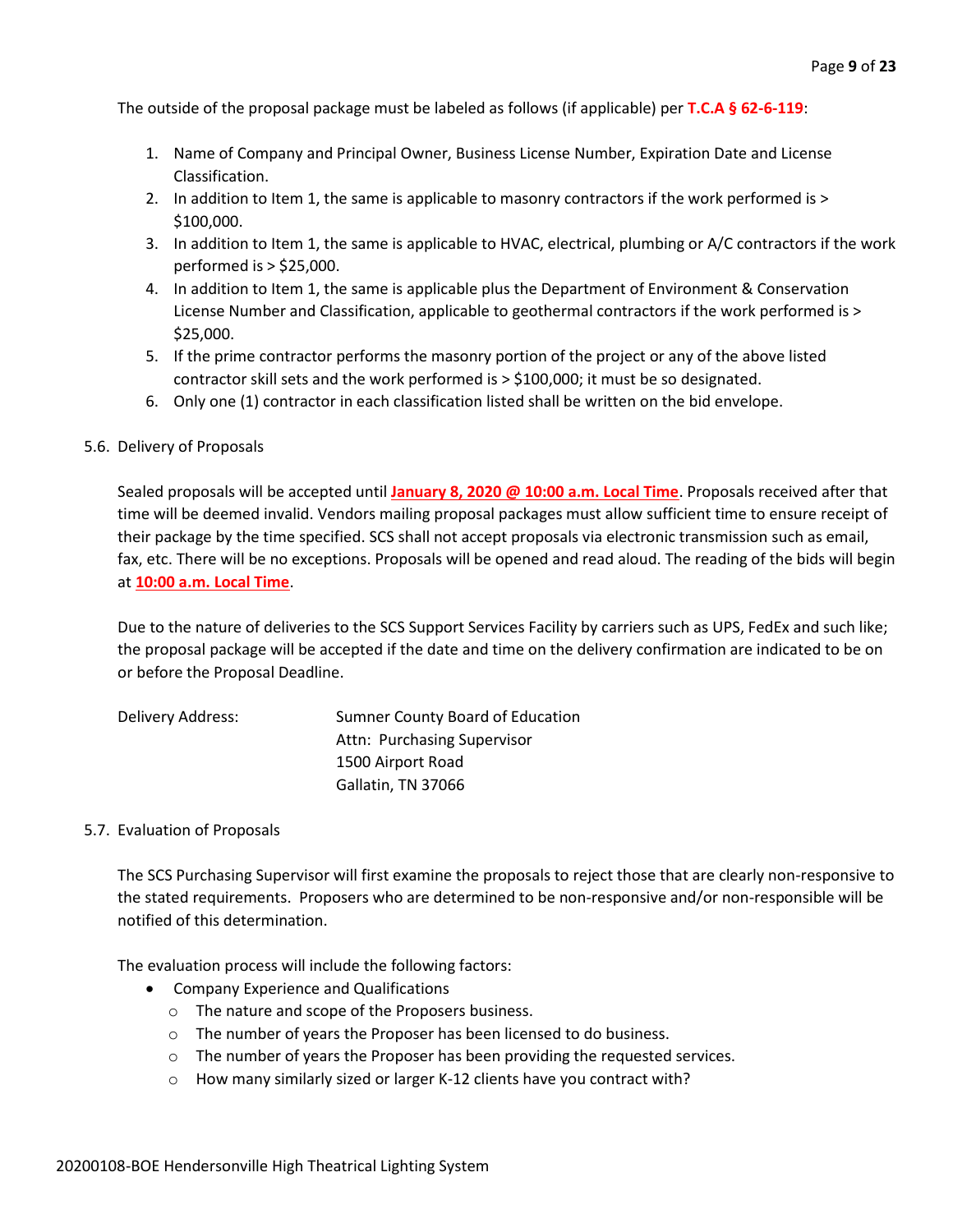- Compensation/Price Data
	- o Address all costs associated with performance of the contracted services.
- Past Performance and References
	- $\circ$  Provided a minimum of four (4) client references for similar projects in size and scope successfully completed by Proposer within the last three (3) years. Attachment 6.3.
	- $\circ$  SCS may also consider other sources of pertinent past performance information, including the districts own experience with the Proposer.
- 5.8. Request for Clarification of Proposals

Requests for clarification of proposals shall be distributed by the Purchasing Supervisor in writing (or email).

#### 5.9. Protests

In the event that any interested party finds any part of the listed specifications, terms or conditions to be discrepant, incomplete or otherwise questionable in any respect; it shall be the responsibility of the concerned party to notify the SCS Purchasing Office of such matters immediately upon receipt of the RFP. All notifications must be sent to the Purchasing Supervisor via email at [purchasing@sumnerschools.org.](mailto:purchasing@sumnerschools.org)

Any actual or prospective Proposer who is aggrieved in connection with the RFP or award of a contract may protest to the Purchasing Supervisor and/or the Sumner County Board of Education at its regularly scheduled meeting.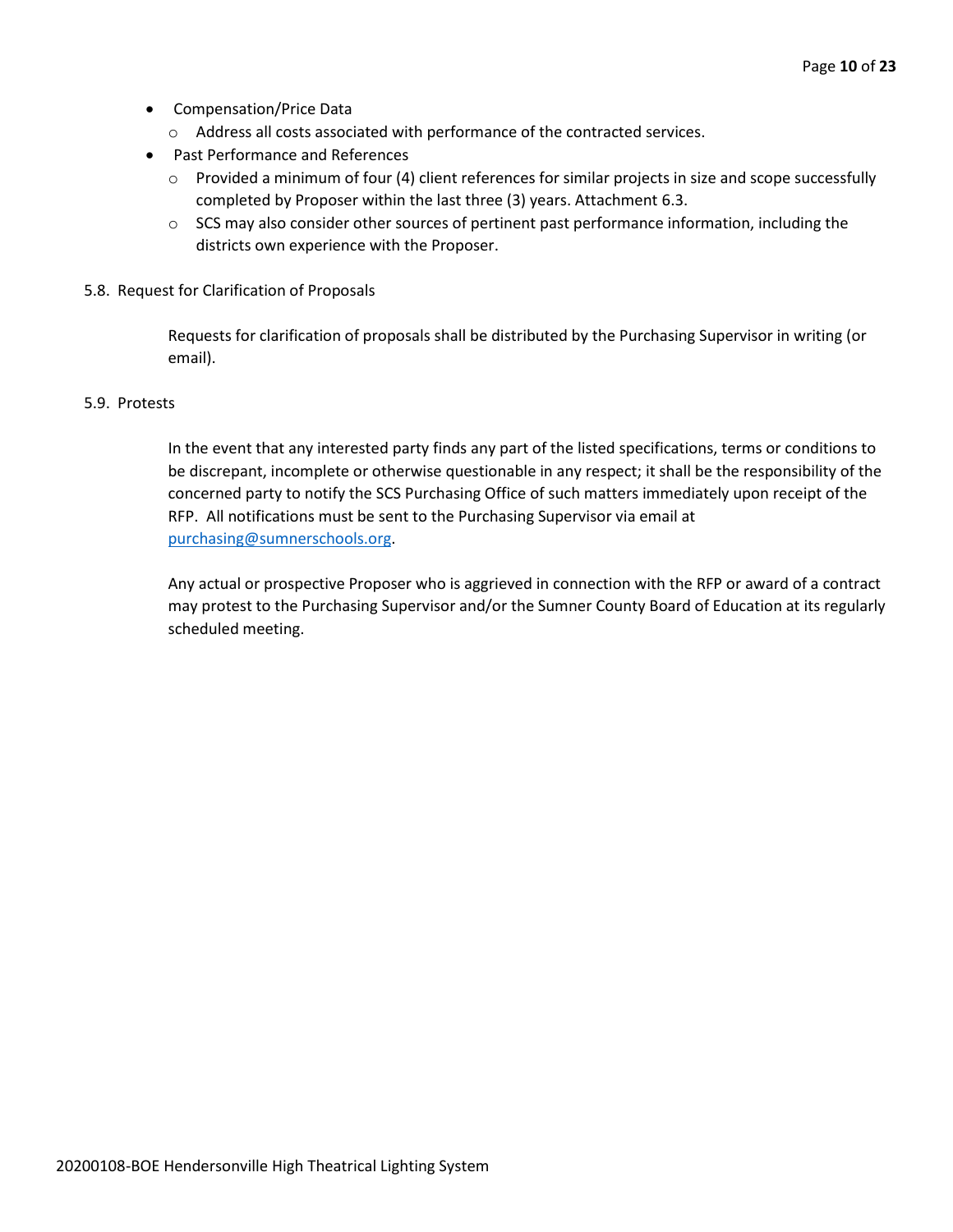#### **ATTACHMENT 6.1 - Contact Information**

| <b>Company Legal Name:</b>                 |          |
|--------------------------------------------|----------|
| <b>Company Official Address:</b>           |          |
|                                            |          |
| Company Web Site (URL):                    |          |
|                                            |          |
|                                            |          |
| Contact Person for project administration: |          |
|                                            |          |
|                                            |          |
|                                            |          |
|                                            | (office) |
|                                            | (mobile) |
|                                            |          |
|                                            |          |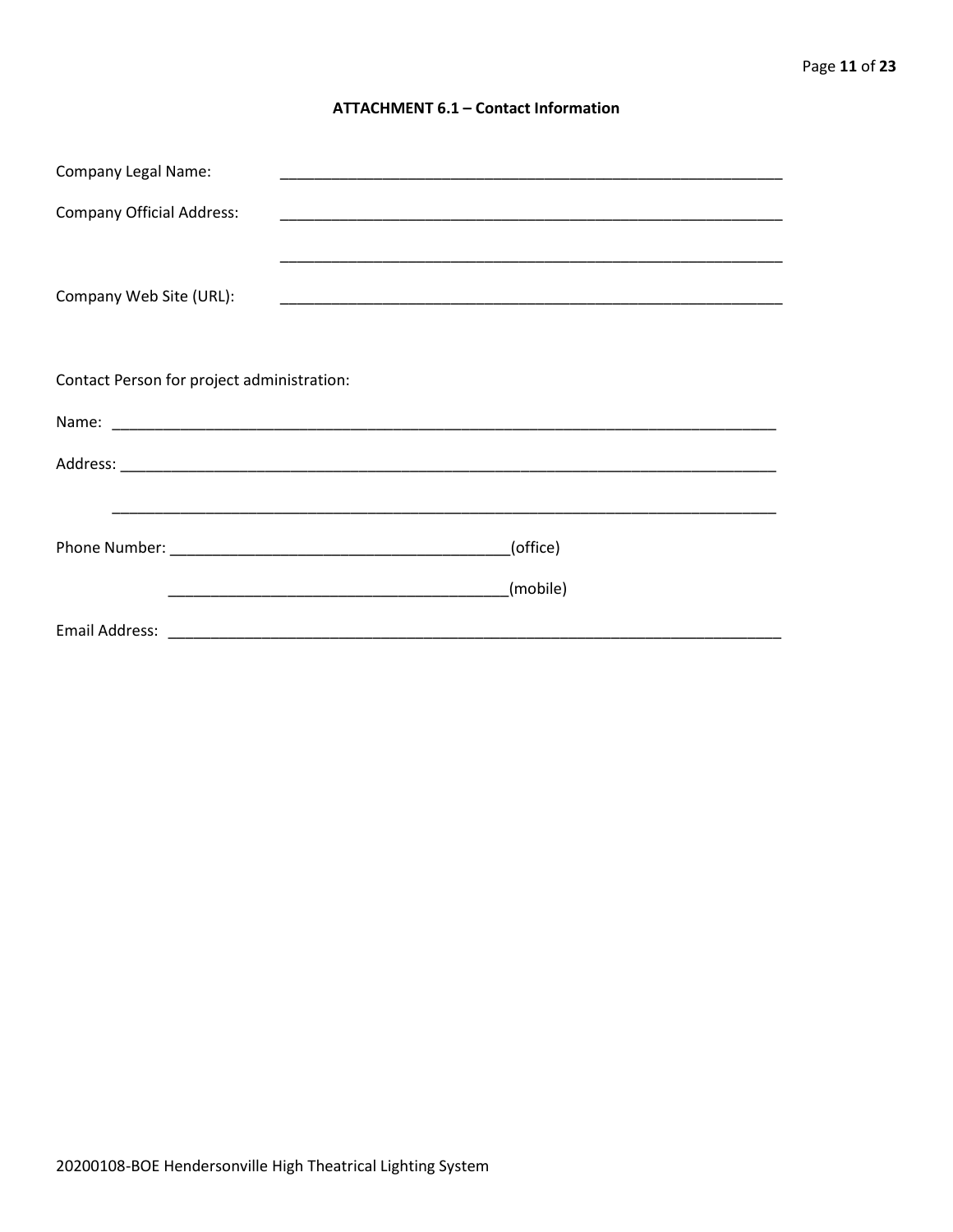

Attn: Purchasing Supervisor 1500 Airport Road Gallatin, TN 37066

**ATTACHMENT 6.2 – Bid Form/Certification 20200108-BOE Hendersonville High Theatrical Lighting System**

Date \_\_\_\_\_\_\_\_\_\_\_\_\_\_\_\_\_\_\_\_\_\_\_\_\_\_\_\_\_\_\_\_

**Bid Price \$\_\_\_\_\_\_\_\_\_\_\_\_\_\_\_\_\_\_\_\_\_\_\_\_\_\_\_\_\_\_\_\_\_**

| (street) | (city, state, zip) |
|----------|--------------------|

By checking this box, Proposer agrees that SCS reserves the right to extend the terms, conditions, and prices of this contract to other Institutions (such as State, Local and/or Public Agencies) who express an interest in participating in any contract that results from this RFP. Each of the piggyback Institutions will issue their own purchasing documents for the goods/services. Proposer agrees that SCS shall bear no responsibility or liability for any agreements between Proposer and the other Institution(s) who desire to exercise this option.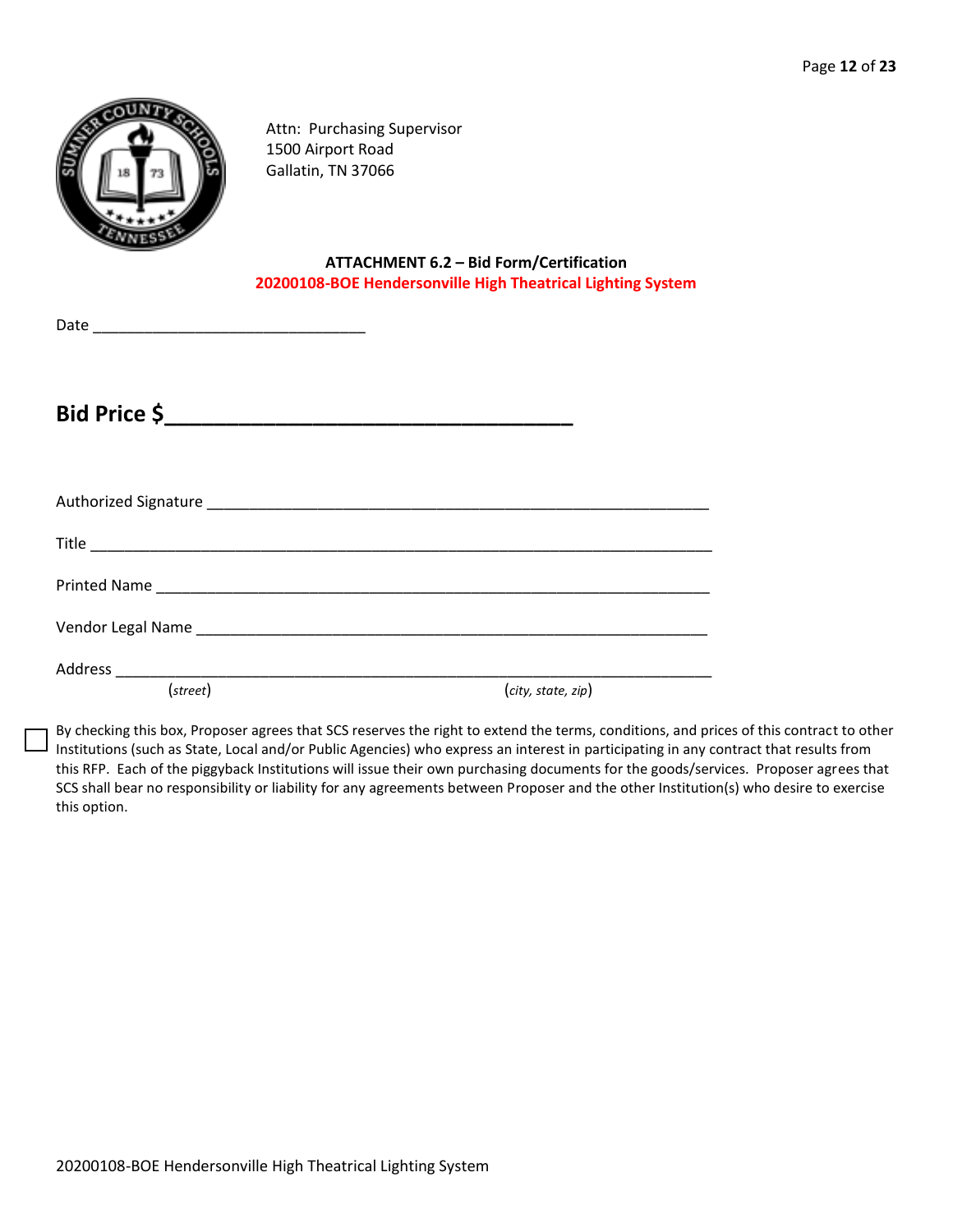#### **ATTACHMENT 6.3 - References**

| 1. |                                    |  |
|----|------------------------------------|--|
|    |                                    |  |
|    |                                    |  |
|    |                                    |  |
|    |                                    |  |
|    |                                    |  |
| 2. |                                    |  |
|    |                                    |  |
|    |                                    |  |
|    |                                    |  |
|    |                                    |  |
|    |                                    |  |
| З. |                                    |  |
|    |                                    |  |
|    |                                    |  |
|    |                                    |  |
|    |                                    |  |
|    |                                    |  |
|    | 4. Project Name/Location: ________ |  |
|    |                                    |  |
|    |                                    |  |
|    |                                    |  |
|    |                                    |  |
|    |                                    |  |

\*Proposers may copy this page and submit additional references.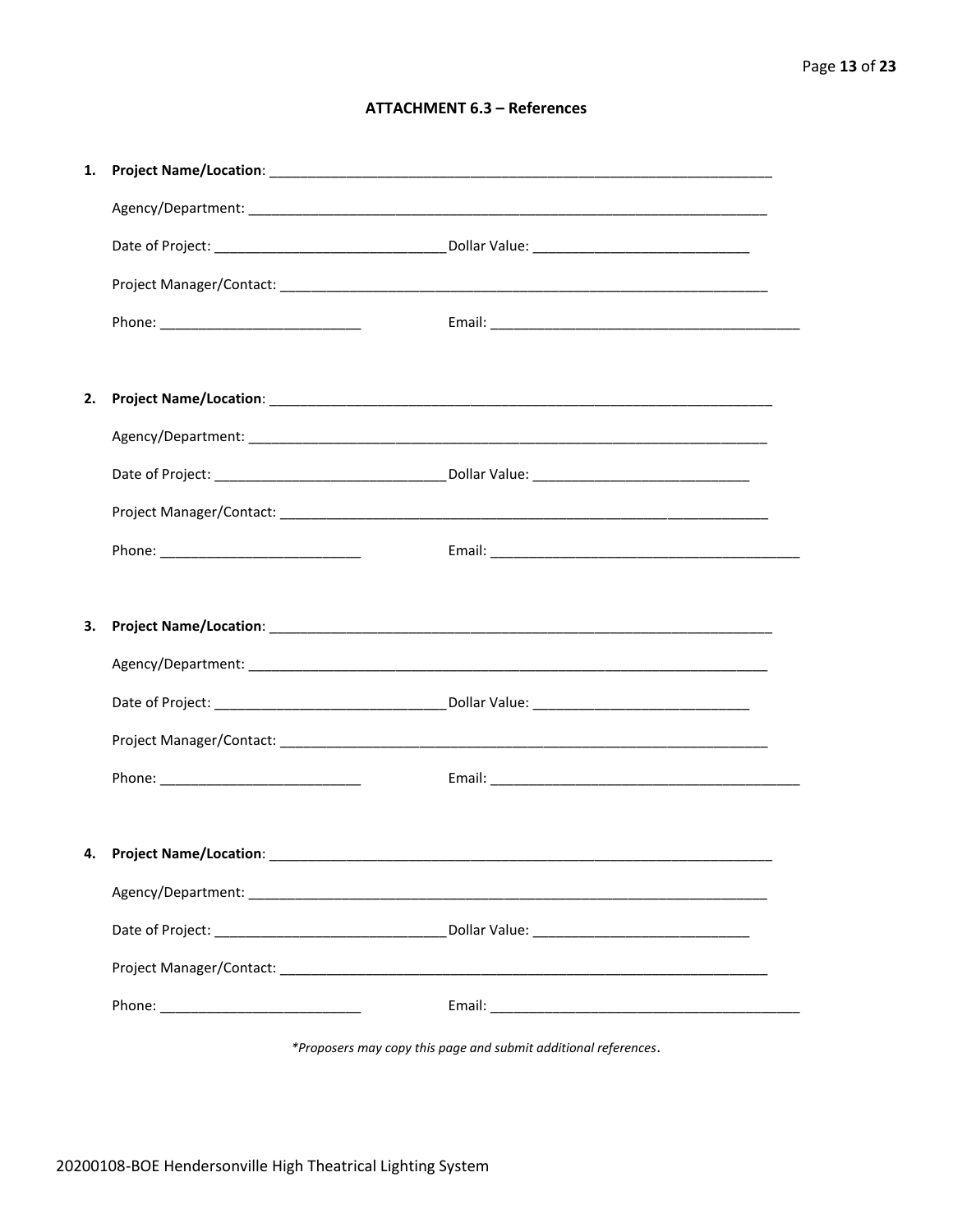#### **ATTACHMENT 6.4 – Certification Regarding Debarment or Suspension**

The prospective participant certifies, to the best of its knowledge and belief, that it and its principals:

- Are not presently debarred, suspended, proposed for debarment, declared ineligible or voluntarily excluded from participation in transactions under federal non-procurement programs by any federal department or agency;
- Have not, within the three-year period preceding the proposal, had one or more public transactions (federal, state or local) terminated for cause or default; and
- Are not presently indicated or otherwise criminally or civilly charged by a government entity (federal, state or local) and have not, within the three-year period preceding the bid, been convicted or had a civil judgement rendered against it:
	- $\circ$  For the commission of fraud or a criminal offense in connection with obtaining, attempting to obtain or performing a public transaction (federal, state or local) or a procurement contract under such a public transaction;
	- $\circ$  For the violation of federal or state antitrust statutes, including those proscribing price fixing between competitors, the allocation of customers between competitors, or bid rigging; or
	- $\circ$  For the commission of embezzlement, theft, forgery, bribery, falsification or destruction of records, making false statements, or receiving stolen property.

\_\_\_\_\_\_\_\_\_\_\_\_\_\_\_\_\_\_\_\_\_\_\_\_\_\_\_\_\_\_\_\_\_\_\_\_\_\_\_\_\_\_\_\_\_\_\_\_\_\_\_\_

I understand that a false statement on this certification may be grounds for the rejection of this proposal or the termination of the award. In addition, under 18 U.S.C. 1001, a false statement may result in a fine of up to \$10,000 or imprisonment for up to five years, or both.

Name of Participating Agency: \_\_\_\_\_\_\_\_\_\_\_\_\_\_\_\_\_\_\_\_\_\_\_\_\_\_\_\_\_\_\_\_\_\_\_\_\_\_\_\_\_\_\_\_\_\_\_\_\_\_\_\_\_\_\_\_\_\_\_\_

Name and Title of Authorized Representative: \_\_\_\_\_\_\_\_\_\_\_\_\_\_\_\_\_\_\_\_\_\_\_\_\_\_\_\_\_\_\_\_\_\_\_\_\_\_\_\_\_\_\_\_\_\_\_

Signature of Authorized Representative: \_\_\_\_\_\_\_\_\_\_\_\_\_\_\_\_\_\_\_\_\_\_\_\_\_\_\_\_\_\_\_\_\_\_\_\_\_\_\_\_\_\_\_\_\_\_\_\_\_\_\_\_

Date: \_\_\_\_\_\_\_\_\_\_\_\_\_\_\_\_\_\_\_\_\_\_\_\_\_\_\_\_

\_\_\_\_ I am unable to certify to the above statement. Attached is my explanation.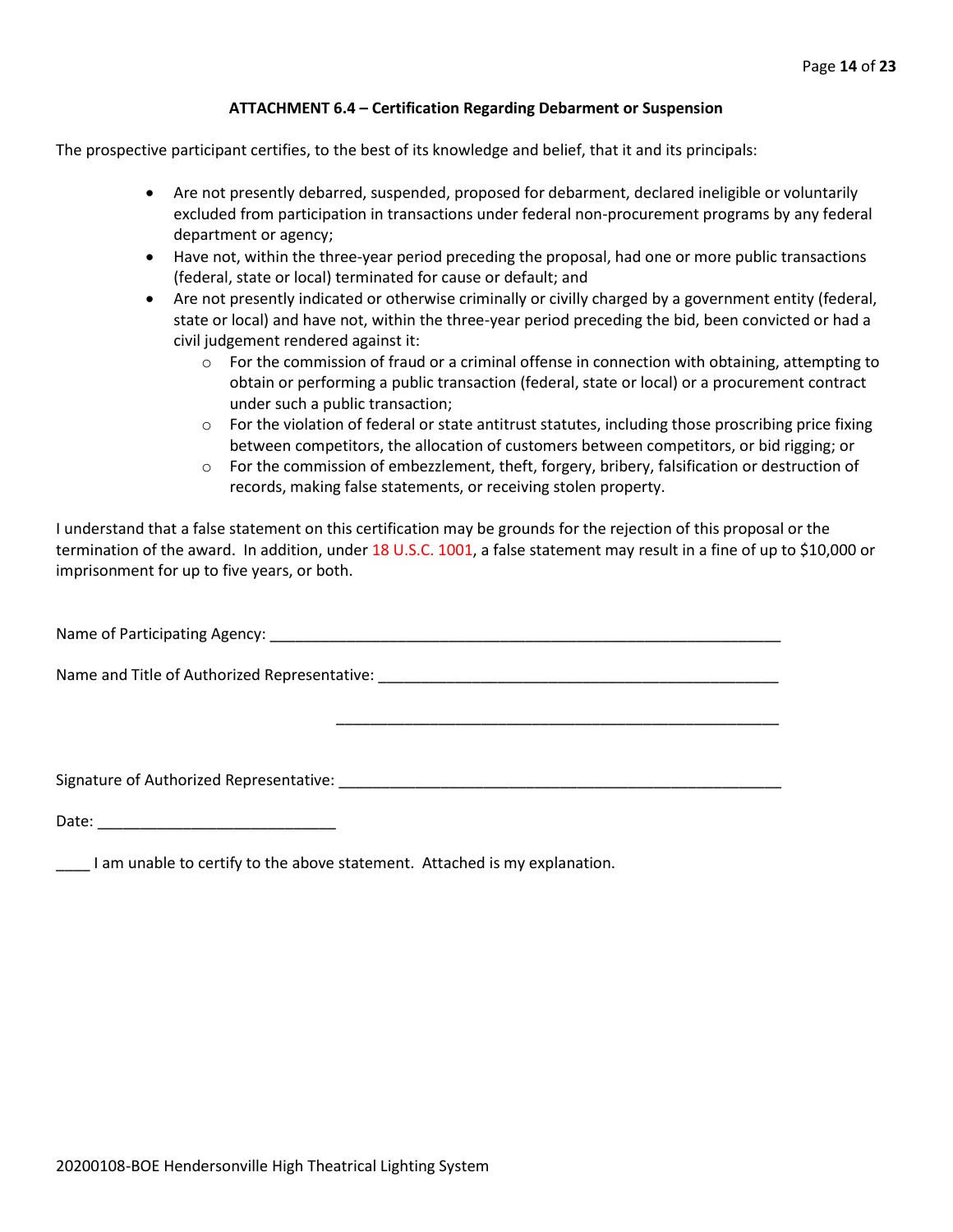#### **ATTACHMENT 6.5 – Condition of Submitting Proposal**

The undersigned Proposer has carefully examined all instructions, requirements, specifications, terms and conditions of the RFP and certifies:

- It is a reputable company regularly engaged in providing goods and/or services necessary to meet the requirements, specifications, terms and conditions of the RFP.
- All statements, information and representations prepared and submitted in response to the RFP are current, complete, true and accurate. Proposer acknowledges that the Sumner County Board of Education (SCS) will rely on such statements, information and representations in selecting the successful proposer(s).
- That the prices quoted shall be SCSs pricing for the products and/or service.
- It shall be bound by all statements, representations, warranties and guarantees made in its proposal.
- Proposer acknowledges that the contract may be canceled if any conflict of interest or appearance of a conflict of interest is discovered by SCS, in its sole discretion.
- All purchase orders must be duly authorized and executed by SCS and subject to the terms and conditions of the RFP.

| ADDRESS: |                                                     |
|----------|-----------------------------------------------------|
|          |                                                     |
|          |                                                     |
| PHONE:   | (office)<br><u> 1990 - Johann Barbara, martin a</u> |
|          | (mobile)                                            |
|          |                                                     |
| EMAIL:   |                                                     |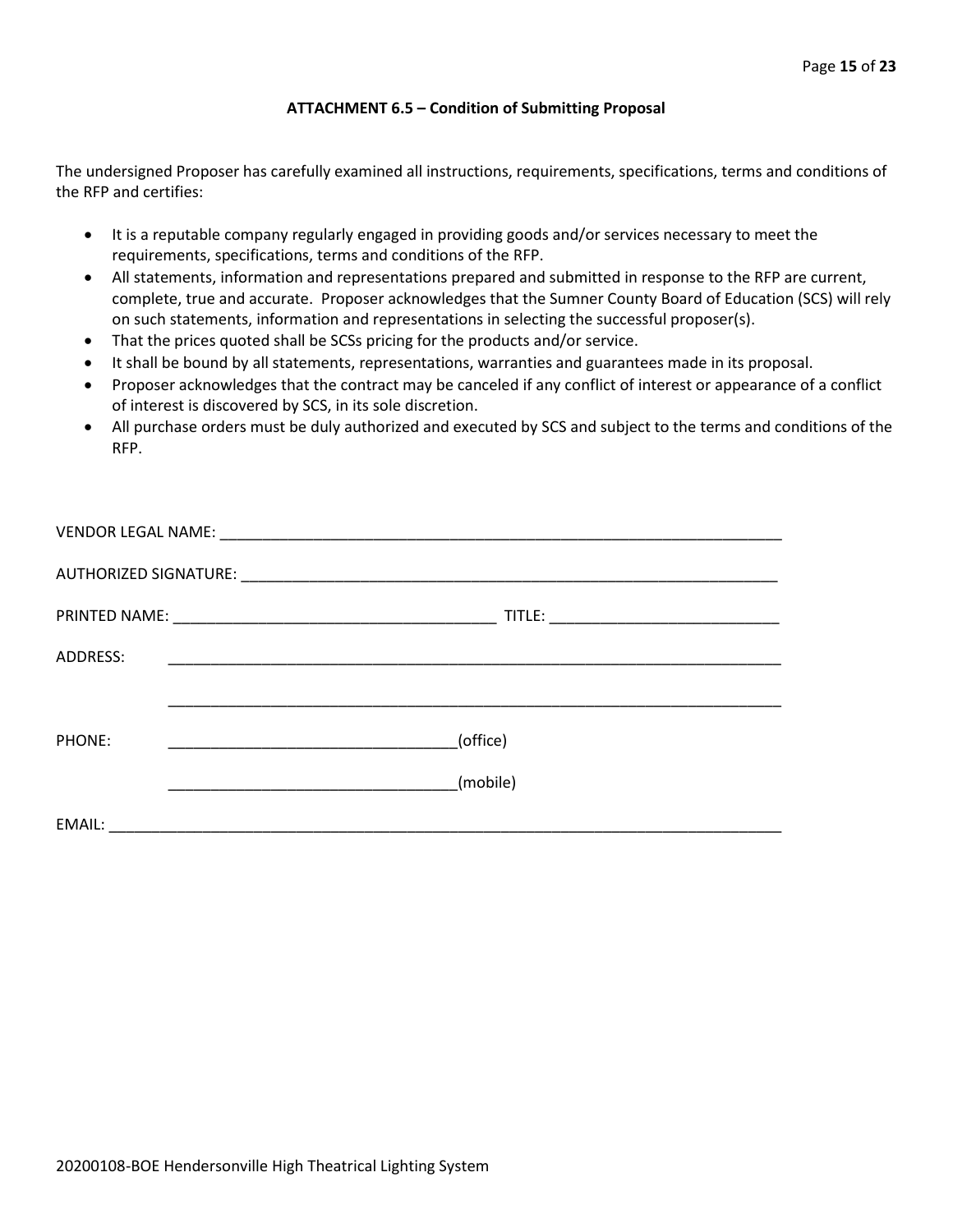#### **ATTACHMENT 6.6 – Statement of Non-Collusion**

The undersigned affirms that they are duly authorized to execute this contract, that this company, corporation, firm, partnership or individual has not prepared this proposal in collusion with any other respondent, and that the contents of this proposal as to prices, terms or conditions of said proposal have not been communicated by the undersigned nor by any employee or agent to any other person engaged in this type of business prior to the official opening of this proposal.

| Address: |          |  |  |  |  |  |
|----------|----------|--|--|--|--|--|
|          | (office) |  |  |  |  |  |
|          | (mobile) |  |  |  |  |  |
|          |          |  |  |  |  |  |
|          |          |  |  |  |  |  |
|          |          |  |  |  |  |  |
|          |          |  |  |  |  |  |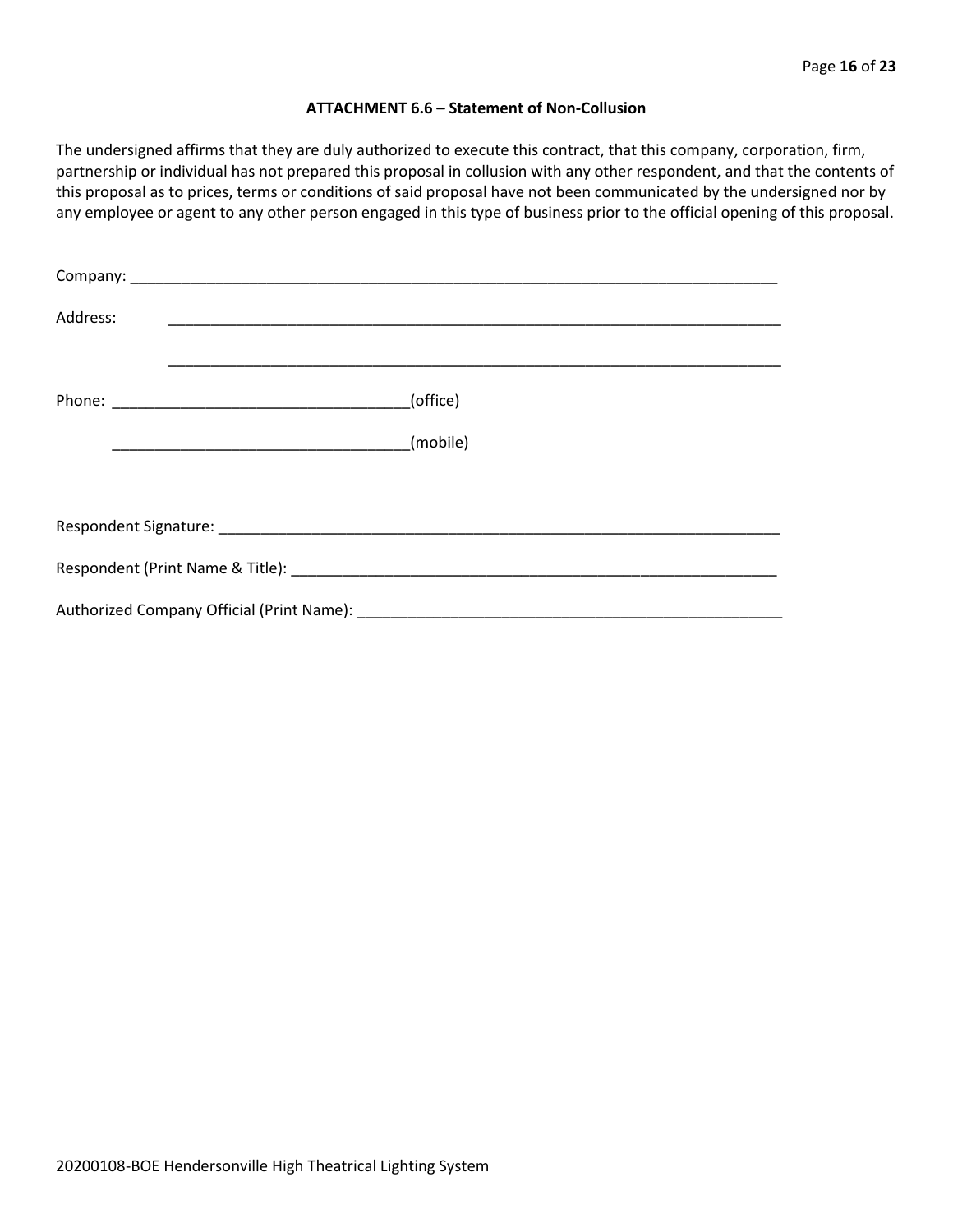#### **ATTACHMENT 6.7 – Attestation Re Personnel**

# **ATTESTATION RE PERSONNEL USED IN CONTRACT PERFORMANCE**

| CONTRACTOR LEGAL ENTITY NAME:                                          |  |
|------------------------------------------------------------------------|--|
| FEDERAL EMPLOYER IDENTIFICATION NUMBER:<br>(or Social Security Number) |  |

**The Contractor, identified above, does hereby attest, certify, warrant and assure that the Contractor shall not knowingly utilize the services of an illegal immigrant in the performance of this Contract and shall not knowingly utilize the services of any subcontractor who will utilize the services of an illegal immigrant in the performance of this Contract, T.C.A. § 12-3-309.**

SIGNATURE & DATE:

*NOTICE: This attestation MUST be signed by an individual empowered to contractually bind the Contractor.*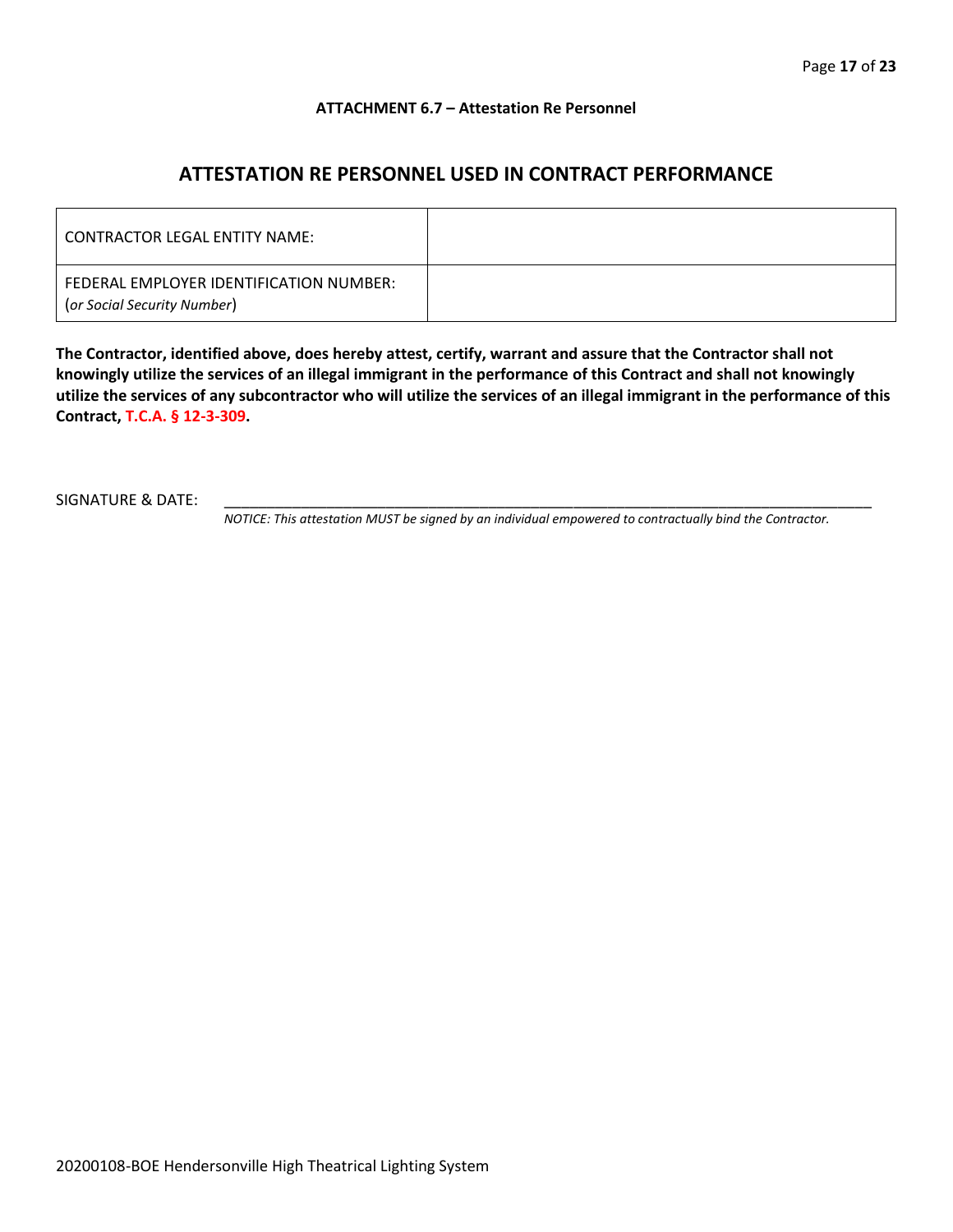#### **ATTACHMENT 6.8 – Drug Free Workplace Affidavit**

The Sumner County Board of Education is committed to maintaining a safe and productive work environment for its employees and to providing high quality service to its citizens. The goal of this policy is for Sumner County Board of Education employees and contractors to remain, or become and remain, drug-free. Abuse and dependency on alcohol and/or drugs can seriously affect the health of employees, contractors and citizens, jeopardize personal safety, impact the safety of others and impair job performance.

STATE OF

**COUNTY OF** \_\_\_\_\_\_\_\_\_\_\_\_\_\_\_\_\_\_\_\_\_\_\_\_\_\_\_\_\_\_\_\_\_

The undersigned, principal officer of

an employer of five (5) or more employees contracting with Sumner County Board of Education to provide goods or services, hereby states under oath as follows:

- 1. The undersigned is a principal officer of (hereinafter referred to as the "Company") and is duly authorized to execute this Affidavit on behalf of the Company.
- 2. The Company submits this Affidavit pursuant to **T.C.A. § 50-9-113**, which requires each employer with no less than five (5) employees receiving pay who contracts with the state and any local government to provide contracted services to submit an affidavit stating that such employer has a drug-free workplace program that complies with Title 50, Chapter 9 of the *Tennessee Code Annotated*.
- 3. The Company is in compliance with **T.C.A. § 50-9-113** and all applicable Federal Laws, Rules and Regulations requiring a drug-free workplace program.

Further affiant saith not.

| <b>Principal Officer:</b> |  |
|---------------------------|--|
| <b>STATE OF</b>           |  |
| <b>COUNTY OF</b>          |  |

Before me personally appeared **Exercise 2** and the set of the set of the set of the set of the set of the set of the set of the set of the set of the set of the set of the set of the set of the set of the set of the set of I am personally acquainted (or proved to me on the basis of satisfactory evidence) and who acknowledged that such person executed the foregoing affidavit for the purposes therein contained.

Witness my hand and seal at office this \_\_\_\_\_\_\_\_\_\_\_\_\_ day of \_\_\_\_\_\_\_\_\_\_\_\_\_\_\_\_\_\_\_\_\_, 20\_\_\_\_.

\_\_\_\_\_\_\_\_\_\_\_\_\_\_\_\_\_\_\_\_\_\_\_\_\_\_\_\_\_\_\_\_\_\_\_\_\_\_\_\_\_\_\_\_\_\_\_\_ Notary Public

My commission expires: \_\_\_\_\_\_\_\_\_\_\_\_\_\_\_\_\_\_\_\_\_\_\_

20200108-BOE Hendersonville High Theatrical Lighting System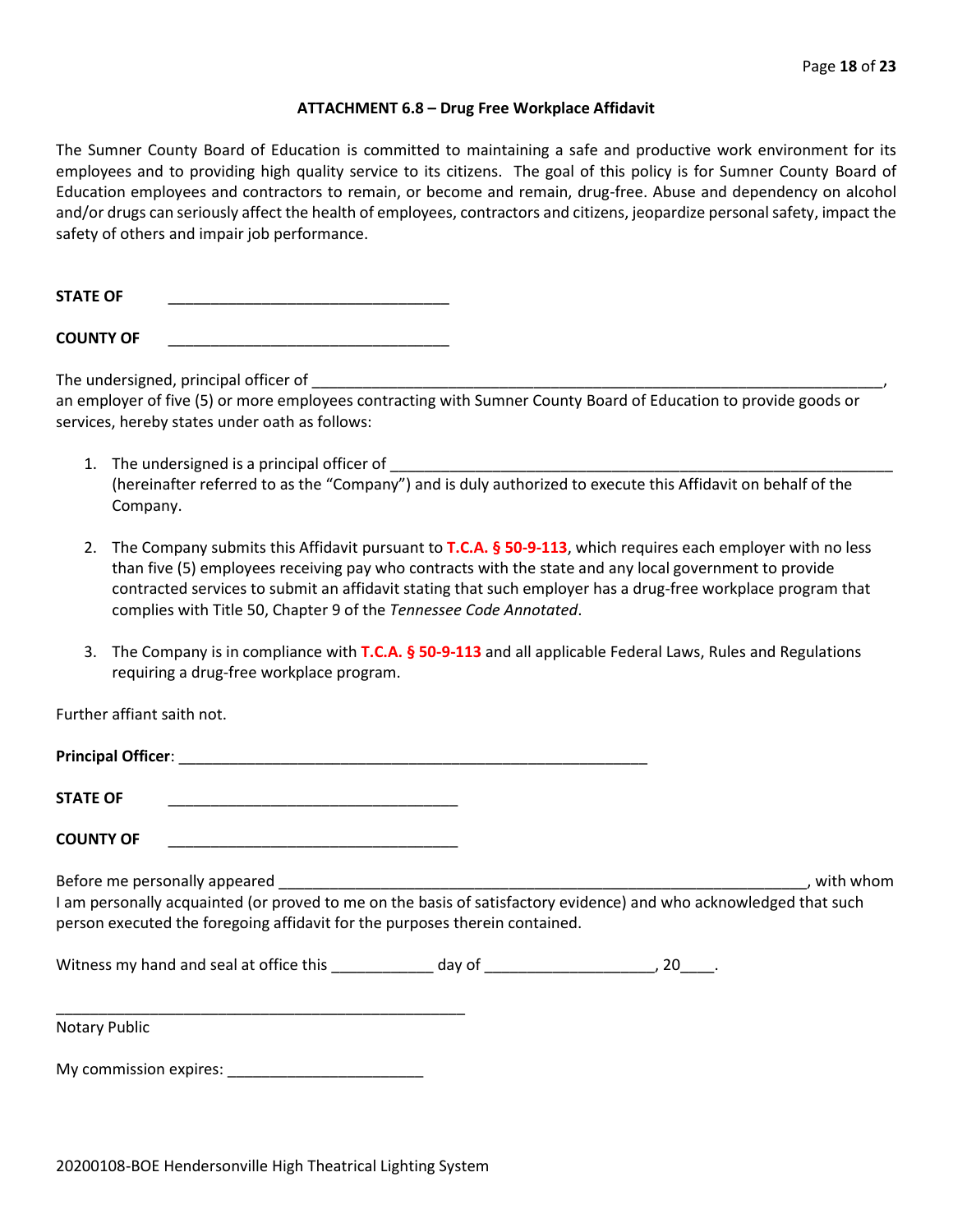#### **ATTACHMENT 6.9 – W9**

|                                                                                                                                                                                                                                                                                                                                                                                                                                                                                                                                                                                                                                                                                                                                                                             | <b>Request for Taxpayer</b><br><b>Identification Number and Certification</b><br>(Rev. December 2014)<br>Department of the Treasury<br>Internal Revenue Service                                                                                                                                                                                                                                                                                                                                                    |                                                                                                                                                      |                                                                                                                                                                     |  |                                                                              |                                                                                                                                                                                                                                               |                                       | Give Form to the<br>requester. Do not<br>send to the IRS. |  |  |  |                         |  |
|-----------------------------------------------------------------------------------------------------------------------------------------------------------------------------------------------------------------------------------------------------------------------------------------------------------------------------------------------------------------------------------------------------------------------------------------------------------------------------------------------------------------------------------------------------------------------------------------------------------------------------------------------------------------------------------------------------------------------------------------------------------------------------|--------------------------------------------------------------------------------------------------------------------------------------------------------------------------------------------------------------------------------------------------------------------------------------------------------------------------------------------------------------------------------------------------------------------------------------------------------------------------------------------------------------------|------------------------------------------------------------------------------------------------------------------------------------------------------|---------------------------------------------------------------------------------------------------------------------------------------------------------------------|--|------------------------------------------------------------------------------|-----------------------------------------------------------------------------------------------------------------------------------------------------------------------------------------------------------------------------------------------|---------------------------------------|-----------------------------------------------------------|--|--|--|-------------------------|--|
| $\sim$<br>page                                                                                                                                                                                                                                                                                                                                                                                                                                                                                                                                                                                                                                                                                                                                                              | 1 Name (as shown on your income tax return). Name is required on this line; do not leave this line blank.<br>2 Business name/disregarded entity name, if different from above                                                                                                                                                                                                                                                                                                                                      |                                                                                                                                                      |                                                                                                                                                                     |  |                                                                              |                                                                                                                                                                                                                                               |                                       |                                                           |  |  |  |                         |  |
| Specific Instructions on<br>Print or type                                                                                                                                                                                                                                                                                                                                                                                                                                                                                                                                                                                                                                                                                                                                   | 3 Check appropriate box for federal tax classification; check only one of the following seven boxes:<br>C Corporation S Corporation Partnership<br>Trust/estate<br>Individual/sole proprietor or<br>single-member LLC<br>Limited liability company. Enter the tax classification (C=C corporation, S=S corporation, P=partnership) ▶<br>Note. For a single-member LLC that is disregarded, do not check LLC; check the appropriate box in the line above for<br>the tax classification of the single-member owner. |                                                                                                                                                      |                                                                                                                                                                     |  |                                                                              | 4 Exemptions (codes apply only to<br>certain entities, not individuals; see<br>instructions on page 3):<br>Exempt payee code (if any)<br>Exemption from FATCA reporting<br>code (if any)<br>(Applies to accounts maintained outside the U.S.) |                                       |                                                           |  |  |  |                         |  |
| æ<br>αñ                                                                                                                                                                                                                                                                                                                                                                                                                                                                                                                                                                                                                                                                                                                                                                     | Other (see instructions) ▶<br>6 City, state, and ZIP code                                                                                                                                                                                                                                                                                                                                                                                                                                                          | 5 Address (number, street, and apt. or suite no.)                                                                                                    | Requester's name and address (optional)                                                                                                                             |  |                                                                              |                                                                                                                                                                                                                                               |                                       |                                                           |  |  |  |                         |  |
|                                                                                                                                                                                                                                                                                                                                                                                                                                                                                                                                                                                                                                                                                                                                                                             |                                                                                                                                                                                                                                                                                                                                                                                                                                                                                                                    | 7 List account number(s) here (optional)                                                                                                             |                                                                                                                                                                     |  |                                                                              |                                                                                                                                                                                                                                               |                                       |                                                           |  |  |  |                         |  |
| Part I                                                                                                                                                                                                                                                                                                                                                                                                                                                                                                                                                                                                                                                                                                                                                                      |                                                                                                                                                                                                                                                                                                                                                                                                                                                                                                                    | <b>Taxpayer Identification Number (TIN)</b>                                                                                                          |                                                                                                                                                                     |  |                                                                              |                                                                                                                                                                                                                                               |                                       |                                                           |  |  |  |                         |  |
| Enter your TIN in the appropriate box. The TIN provided must match the name given on line 1 to avoid<br>backup withholding. For individuals, this is generally your social security number (SSN). However, for a<br>resident alien, sole proprietor, or disregarded entity, see the Part I instructions on page 3. For other<br>entities, it is your employer identification number (EIN). If you do not have a number, see How to get a                                                                                                                                                                                                                                                                                                                                    |                                                                                                                                                                                                                                                                                                                                                                                                                                                                                                                    |                                                                                                                                                      | Social security number                                                                                                                                              |  |                                                                              |                                                                                                                                                                                                                                               |                                       |                                                           |  |  |  |                         |  |
|                                                                                                                                                                                                                                                                                                                                                                                                                                                                                                                                                                                                                                                                                                                                                                             | TIN on page 3.                                                                                                                                                                                                                                                                                                                                                                                                                                                                                                     |                                                                                                                                                      |                                                                                                                                                                     |  | or                                                                           |                                                                                                                                                                                                                                               |                                       |                                                           |  |  |  |                         |  |
| Note. If the account is in more than one name, see the instructions for line 1 and the chart on page 4 for<br>guidelines on whose number to enter.                                                                                                                                                                                                                                                                                                                                                                                                                                                                                                                                                                                                                          |                                                                                                                                                                                                                                                                                                                                                                                                                                                                                                                    |                                                                                                                                                      |                                                                                                                                                                     |  |                                                                              |                                                                                                                                                                                                                                               | <b>Employer identification number</b> |                                                           |  |  |  |                         |  |
| Part II                                                                                                                                                                                                                                                                                                                                                                                                                                                                                                                                                                                                                                                                                                                                                                     |                                                                                                                                                                                                                                                                                                                                                                                                                                                                                                                    | Certification                                                                                                                                        |                                                                                                                                                                     |  |                                                                              |                                                                                                                                                                                                                                               |                                       |                                                           |  |  |  |                         |  |
|                                                                                                                                                                                                                                                                                                                                                                                                                                                                                                                                                                                                                                                                                                                                                                             | Under penalties of perjury, I certify that:                                                                                                                                                                                                                                                                                                                                                                                                                                                                        |                                                                                                                                                      |                                                                                                                                                                     |  |                                                                              |                                                                                                                                                                                                                                               |                                       |                                                           |  |  |  |                         |  |
|                                                                                                                                                                                                                                                                                                                                                                                                                                                                                                                                                                                                                                                                                                                                                                             |                                                                                                                                                                                                                                                                                                                                                                                                                                                                                                                    |                                                                                                                                                      |                                                                                                                                                                     |  |                                                                              |                                                                                                                                                                                                                                               |                                       |                                                           |  |  |  |                         |  |
| 1. The number shown on this form is my correct taxpayer identification number (or I am waiting for a number to be issued to me); and<br>2. I am not subject to backup withholding because: (a) I am exempt from backup withholding, or (b) I have not been notified by the Internal Revenue<br>Service (IRS) that I am subject to backup withholding as a result of a failure to report all interest or dividends, or (c) the IRS has notified me that I am<br>no longer subject to backup withholding; and                                                                                                                                                                                                                                                                 |                                                                                                                                                                                                                                                                                                                                                                                                                                                                                                                    |                                                                                                                                                      |                                                                                                                                                                     |  |                                                                              |                                                                                                                                                                                                                                               |                                       |                                                           |  |  |  |                         |  |
|                                                                                                                                                                                                                                                                                                                                                                                                                                                                                                                                                                                                                                                                                                                                                                             |                                                                                                                                                                                                                                                                                                                                                                                                                                                                                                                    | 3. I am a U.S. citizen or other U.S. person (defined below); and                                                                                     |                                                                                                                                                                     |  |                                                                              |                                                                                                                                                                                                                                               |                                       |                                                           |  |  |  |                         |  |
|                                                                                                                                                                                                                                                                                                                                                                                                                                                                                                                                                                                                                                                                                                                                                                             |                                                                                                                                                                                                                                                                                                                                                                                                                                                                                                                    |                                                                                                                                                      |                                                                                                                                                                     |  |                                                                              |                                                                                                                                                                                                                                               |                                       |                                                           |  |  |  |                         |  |
| 4. The FATCA code(s) entered on this form (if any) indicating that I am exempt from FATCA reporting is correct.<br>Certification instructions. You must cross out item 2 above if you have been notified by the IRS that you are currently subject to backup withholding<br>because you have failed to report all interest and dividends on your tax return. For real estate transactions, item 2 does not apply. For mortgage<br>interest paid, acquisition or abandonment of secured property, cancellation of debt, contributions to an individual retirement arrangement (IRA), and<br>generally, payments other than interest and dividends, you are not required to sign the certification, but you must provide your correct TIN. See the<br>instructions on page 3. |                                                                                                                                                                                                                                                                                                                                                                                                                                                                                                                    |                                                                                                                                                      |                                                                                                                                                                     |  |                                                                              |                                                                                                                                                                                                                                               |                                       |                                                           |  |  |  |                         |  |
| Sign<br>Here                                                                                                                                                                                                                                                                                                                                                                                                                                                                                                                                                                                                                                                                                                                                                                | Signature of<br>U.S. person $\blacktriangleright$                                                                                                                                                                                                                                                                                                                                                                                                                                                                  |                                                                                                                                                      | Date $\blacktriangleright$                                                                                                                                          |  |                                                                              |                                                                                                                                                                                                                                               |                                       |                                                           |  |  |  |                         |  |
| <b>General Instructions</b><br>(tuition)                                                                                                                                                                                                                                                                                                                                                                                                                                                                                                                                                                                                                                                                                                                                    |                                                                                                                                                                                                                                                                                                                                                                                                                                                                                                                    |                                                                                                                                                      |                                                                                                                                                                     |  | · Form 1098 (home mortgage interest), 1098-E (student loan interest), 1098-T |                                                                                                                                                                                                                                               |                                       |                                                           |  |  |  |                         |  |
| Section references are to the Internal Revenue Code unless otherwise noted.                                                                                                                                                                                                                                                                                                                                                                                                                                                                                                                                                                                                                                                                                                 |                                                                                                                                                                                                                                                                                                                                                                                                                                                                                                                    |                                                                                                                                                      | · Form 1099-C (canceled debt)                                                                                                                                       |  |                                                                              |                                                                                                                                                                                                                                               |                                       |                                                           |  |  |  |                         |  |
|                                                                                                                                                                                                                                                                                                                                                                                                                                                                                                                                                                                                                                                                                                                                                                             |                                                                                                                                                                                                                                                                                                                                                                                                                                                                                                                    | Future developments. Information about developments affecting Form W-9 (such<br>as legislation enacted after we release it) is at www.irs.gov/fw9.   | . Form 1099-A (acquisition or abandonment of secured property)                                                                                                      |  |                                                                              |                                                                                                                                                                                                                                               |                                       |                                                           |  |  |  |                         |  |
| <b>Purpose of Form</b>                                                                                                                                                                                                                                                                                                                                                                                                                                                                                                                                                                                                                                                                                                                                                      |                                                                                                                                                                                                                                                                                                                                                                                                                                                                                                                    |                                                                                                                                                      | Use Form W-9 only if you are a U.S. person (including a resident alien), to<br>provide your correct TIN.                                                            |  |                                                                              |                                                                                                                                                                                                                                               |                                       |                                                           |  |  |  |                         |  |
| An individual or entity (Form W-9 requester) who is required to file an information<br>return with the IRS must obtain your correct taxpayer identification number (TIN)                                                                                                                                                                                                                                                                                                                                                                                                                                                                                                                                                                                                    |                                                                                                                                                                                                                                                                                                                                                                                                                                                                                                                    | If you do not return Form W-9 to the requester with a TIN, you might be subject<br>to backup withholding. See What is backup withholding? on page 2. |                                                                                                                                                                     |  |                                                                              |                                                                                                                                                                                                                                               |                                       |                                                           |  |  |  |                         |  |
| which may be your social security number (SSN), individual taxpayer identification<br>number (ITIN), adoption taxpayer identification number (ATIN), or employer<br>identification number (EIN), to report on an information return the amount paid to<br>you, or other amount reportable on an information return. Examples of information                                                                                                                                                                                                                                                                                                                                                                                                                                 |                                                                                                                                                                                                                                                                                                                                                                                                                                                                                                                    | By signing the filled-out form, you:<br>1. Certify that the TIN you are giving is correct (or you are waiting for a number<br>to be issued).         |                                                                                                                                                                     |  |                                                                              |                                                                                                                                                                                                                                               |                                       |                                                           |  |  |  |                         |  |
| 2. Certify that you are not subject to backup withholding, or<br>returns include, but are not limited to, the following:<br>3. Claim exemption from backup withholding if you are a U.S. exempt payee. If                                                                                                                                                                                                                                                                                                                                                                                                                                                                                                                                                                   |                                                                                                                                                                                                                                                                                                                                                                                                                                                                                                                    |                                                                                                                                                      |                                                                                                                                                                     |  |                                                                              |                                                                                                                                                                                                                                               |                                       |                                                           |  |  |  |                         |  |
| · Form 1099-INT (interest earned or paid)<br>. Form 1099-DIV (dividends, including those from stocks or mutual funds)                                                                                                                                                                                                                                                                                                                                                                                                                                                                                                                                                                                                                                                       |                                                                                                                                                                                                                                                                                                                                                                                                                                                                                                                    |                                                                                                                                                      | applicable, you are also certifying that as a U.S. person, your allocable share of                                                                                  |  |                                                                              |                                                                                                                                                                                                                                               |                                       |                                                           |  |  |  |                         |  |
|                                                                                                                                                                                                                                                                                                                                                                                                                                                                                                                                                                                                                                                                                                                                                                             | any partnership income from a U.S. trade or business is not subject to the<br>. Form 1099-MISC (various types of income, prizes, awards, or gross proceeds)<br>withholding tax on foreign partners' share of effectively connected income, and                                                                                                                                                                                                                                                                     |                                                                                                                                                      |                                                                                                                                                                     |  |                                                                              |                                                                                                                                                                                                                                               |                                       |                                                           |  |  |  |                         |  |
| . Form 1099-B (stock or mutual fund sales and certain other transactions by<br>brokers)                                                                                                                                                                                                                                                                                                                                                                                                                                                                                                                                                                                                                                                                                     |                                                                                                                                                                                                                                                                                                                                                                                                                                                                                                                    |                                                                                                                                                      | 4. Certify that FATCA code(s) entered on this form (if any) indicating that you are<br>exempt from the FATCA reporting, is correct. See What is FATCA reporting? on |  |                                                                              |                                                                                                                                                                                                                                               |                                       |                                                           |  |  |  |                         |  |
|                                                                                                                                                                                                                                                                                                                                                                                                                                                                                                                                                                                                                                                                                                                                                                             | page 2 for further information.<br>· Form 1099-S (proceeds from real estate transactions)                                                                                                                                                                                                                                                                                                                                                                                                                          |                                                                                                                                                      |                                                                                                                                                                     |  |                                                                              |                                                                                                                                                                                                                                               |                                       |                                                           |  |  |  |                         |  |
| . Form 1099-K (merchant card and third party network transactions)                                                                                                                                                                                                                                                                                                                                                                                                                                                                                                                                                                                                                                                                                                          |                                                                                                                                                                                                                                                                                                                                                                                                                                                                                                                    |                                                                                                                                                      |                                                                                                                                                                     |  |                                                                              |                                                                                                                                                                                                                                               |                                       |                                                           |  |  |  |                         |  |
|                                                                                                                                                                                                                                                                                                                                                                                                                                                                                                                                                                                                                                                                                                                                                                             |                                                                                                                                                                                                                                                                                                                                                                                                                                                                                                                    | Cat. No. 10231X                                                                                                                                      |                                                                                                                                                                     |  |                                                                              |                                                                                                                                                                                                                                               |                                       |                                                           |  |  |  | Form W-9 (Rev. 12-2014) |  |

20200108-BOE Hendersonville High Theatrical Lighting System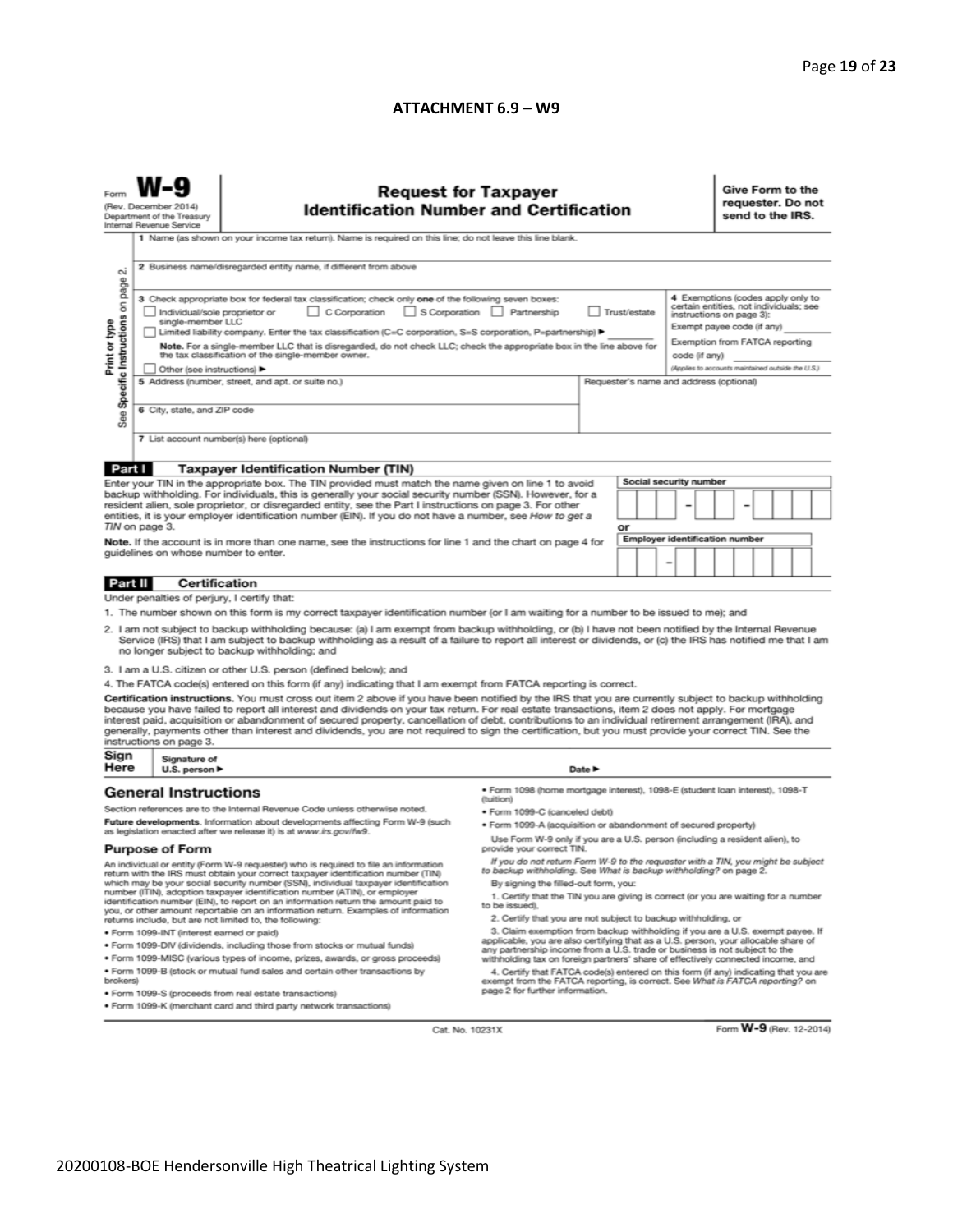#### **ATTACHMENT 6.10 – Standard Terms & Conditions SUMNER COUNTY BOARD OF EDUCATION (SCS)**

#### **1. PREPARATION AND SUBMISSION OF BID.**

- **a.** Failure to examine any drawings**,** specifications, or instructions will be at the proposer's risk. Any deviation from the stated terms, conditions and specifications must be coordinated with and approved in writing by the SCS Purchasing Supervisor.
- **b.** RFP SUBMITTAL / SIGNATURE: Proposal shall give the full name and business address of the bidder. If the proposer is a corporation, the name shall be stated as it is in the corporate charter. Proposals must be signed in ink by the proposer's authorized agent. Unsigned proposals will be rejected. Proposals are to be sealed and the outside of the envelope is to reference the RFP number. The person signing the proposal must show their title, and if requested by the institution, must furnish satisfactory proof of his or her authority to bind his or her company in contract. Proposer understands that by submitting a proposal with an authorized signature, it shall constitute an offer to SCS. Proposals must be typewritten or in ink; otherwise they may not be considered. Purchase orders will be issued to the firm name appearing on the W9. Electronic submissions via email, fax, etc. shall not be accepted.
- **c.** SCS is not responsible for any costs incurred by any vendor pursuant to the RFP. The vendor shall be responsible for all costs incurred in connection with the preparation and submission of its proposal.
- **d.** All proposers must be in compliance with T.C.A. § 62-6-119 at the time of proposal submission and provide evidence of compliance with the applicable provisions of the chapter before such proposal may be considered.
- **e.** Proposals are to be received in the location designated in the RFP no later than the specified date and time. Late submissions will NOT be opened or considered.
- **f.** No erasures permitted. Errors may be crossed out and corrections printed in ink or typewritten adjacent to error and must be initialed in ink by person signing the proposal.
- **g.** Specifications: Reference to available specifications shall be sufficient to make the terms of the specifications binding on the proposer. The use of the name of a manufacturer, or any special brand or make in describing an item does not restrict the proposer to that manufacturer or specific article, unless specifically stated. Comparable products of other manufacturers will be considered if proof of compatibility is contained in the proposal. Proposers are required to notify SCSs Purchasing Supervisor whenever specifications/procedures are not perceived to be fair and open. The articles on which the proposal is submitted must be equal or superior to that specified. Informative and Descriptive Literature: The proposer must show brand or trade names of the articles proposed, when applicable. It shall be the responsibility of the proposer, including proposer's whose product is referenced, to furnish with the proposer such specifications, catalog pages, brochures or other data as will provide an adequate basis for determining the quality and functional capabilities of the product offered. Failure to provide this data may be considered valid justification for rejection of proposer.
- **h.** Samples: Samples of items when called for, must be furnished free of expense, and if not destroyed will, upon proposer's request within ten (10) days of RFP opening, be returned at the proposer's expense. Each sample must be labeled with the proposer's name, manufacturer's brand name and number, RFP number and item reference.
- **i.** Time of Performance: The number of calendar days in which delivery is to be made after receipt of order shall be stated in the RFP and may be a factor in making an award, price notwithstanding. If no delivery time is stated in the bid, bidder agrees that delivery is to be made within two weeks (10 business days) of order.
- **j.** Transportation and delivery charges should be included in the price and be fully prepaid by the vendor to the destination specified in the RFP. Proposal prices shall include delivery of all items F.O.B. destination.
- **k.** New materials and supplies must be delivered unless otherwise specifically stated in the RFP.
- **l.** Alternate/multiple bids will not be considered unless specifically called for in the RFP.
- **m.** Only proposals submitted on RFP forms furnished by SCS will be considered.
- n. By signing this RFP where indicated, the proposer agrees to strictly abide by all local, state and federal statutes and regulations. The proposer further certifies that this proposer is made without collusion or fraud.
- **o.** Error in Proposal. In case of error in the extension of prices in the proposal, the unit price will govern. Late submissions will NOT be opened or considered. Proposers are cautioned to verify their proposals before submission, as amendments received after the ITB deadline will not be considered. No proposals shall be altered, amended or withdrawn after opening. After proposal opening, a proposer may withdraw a proposal only when there is obvious clerical error such as a misplaced decimal point, or when enforcement of the proposal would impose unconscionable hardship due to an error in the proposal resulting in a quotation substantially below the other proposals received. Proposal withdrawals will be considered only upon written request of the proposer.
- **2. OPEN RECORDS.** In order to comply with the provisions of the Tennessee Open Records Act, all proposals will be publicly opened and are subject to public inspection after the award upon written request. Proposers may be present at ITB opening. Summary information will be posted the SCS website, www.sumnerschools.org under the Invitation to Bid link.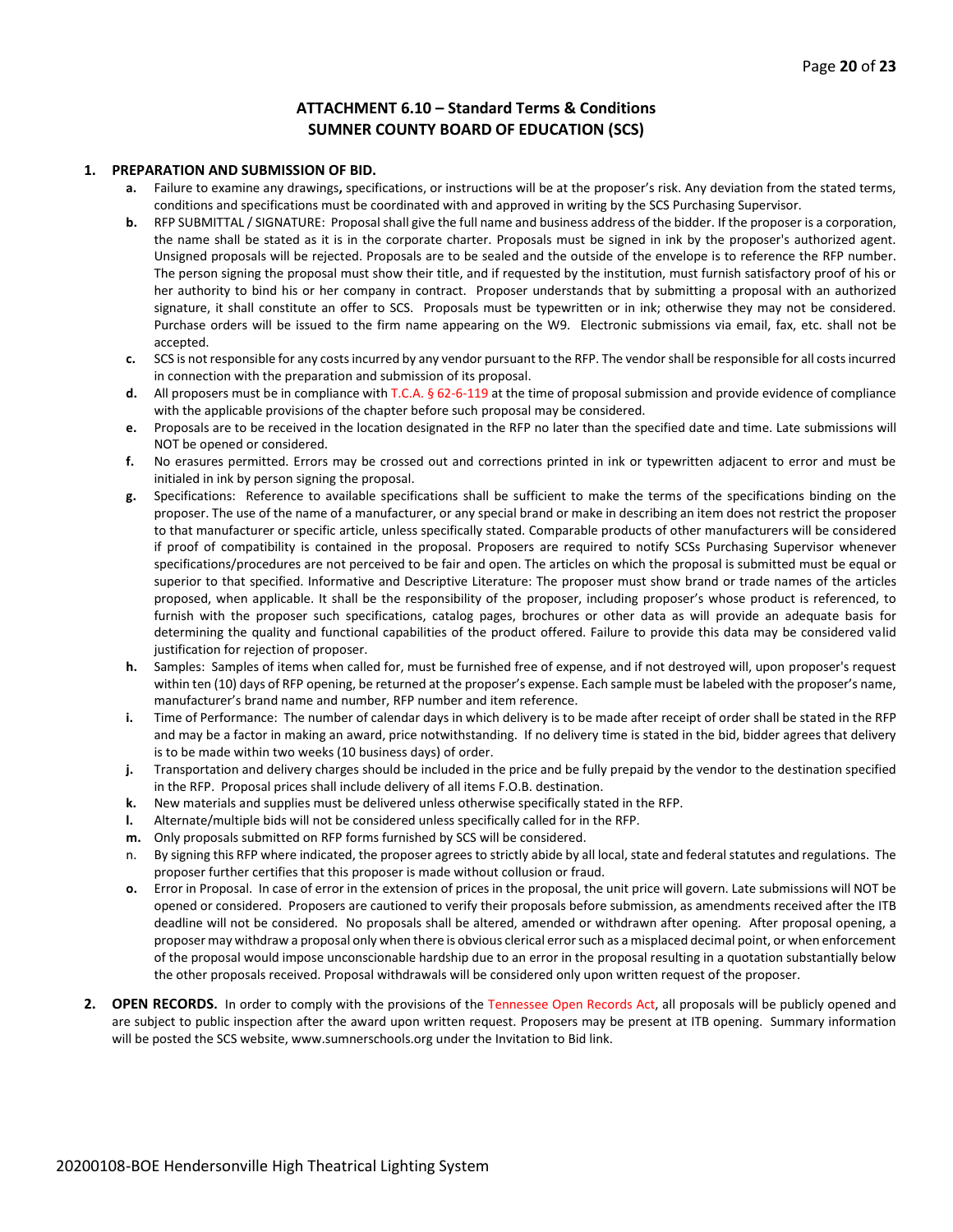- **3. ACCEPTANCE AND AWARD.** SCS reserves the right to reject any and all proposals and to waive any informality in proposals and, unless otherwise specified by the proposer to accept any item in the proposal. Action to reject all proposals shall be taken for unreasonably high prices, errors in the proposal documents, cessation of need, unavailability of funds, or any other reason approved by SCS.
	- a. Contracts and purchases will be made with the lowest, responsive, responsible, qualified proposer. The quality of the articles to be supplied, their conformity with the specifications, their suitability to the requirements of the Institution, cash discount offered, and the delivery terms will be taken into consideration.
	- b. Any deviation from these stated terms, specifications and conditions must be coordinated with and approved in writing by the Purchasing Supervisor.
	- c. Prices quoted on the response (if any) are to be considered firm and binding until the said equipment, supplies or services are in the possession of SCS.
	- d. SCS reserves the right to order more or less than the quantity listed in the proposal.
	- e. If a proposer fails to state a time within which a proposal must be accepted, it is understood and agreed that SCS shall have ninety (90) days to accept.
	- f. No purchase or contract is authorized or valid until the issuance of a SCS purchase order in accordance with SCS policy. No SCS employee is authorized to purchase equipment, supplies or services prior to the issuance of such a purchase order.
	- g. The contract may not be assigned without written SCS consent.
	- h. If the appropriate space is marked on the ITB, other Institutions (such as State, Local and/or Public Agencies) may purchase off the contract during the same period as SCS.
	- i. The awarded proposer will be required to post a performance and payment bond in the amount of 25% of the contract price if it exceeds \$100,000 as stated by T.C.A. §12-4-201.
	- j. If the project cost is in excess of \$25,000 a performance bond must be secured by the requesting part in an amount equal to the market improvement value.
	- k. By submission of this bid and signature thereof, the Bidder acknowledges compliance with the provisions of Public Chapter No. 587 / Senate Bill No. 2048 (Employee Background Check). The Bidder further agrees to submit a formal certification thereof prior to commencing work.
- **4. PAYMENT**. Payment terms must be specified in the proposal, including any discounts for early payment. Partial payments will not be approved unless justification for such payment can be shown. Terms will be NET 30 days. Payment will not be made until the conditions and specifications of the RFP are inspected and approved as conforming by persons appointed by SCS.
- **5. DEFAULT OF SELECTED VENDOR.** In case of vendor default, SCS may procure the articles or services from other sources and hold the defaulting vendor responsible for any resulting cost. If the awarded vendor violates any terms of their response, the contract, SCS policy or any law, they may be disqualified from proposing for a period of two years for minor violations or longer for major violations. Proposals from disqualified proposers will not be accepted during the period of disqualification.
- **6. INSPECTION OF PURCHASES.** Articles received which are not equivalent will not be accepted and will be picked up by the vendor or returned to vendor, shipping charges collect. SCS shall have a reasonable period in which to inspect and accept or reject materials without liability. If necessity requires SCS to use nonconforming materials, an appropriate reduction in payment may be made.
- **7. TAXES.** SCS is tax exempt; do not include taxes in quotation. Vendors making improvements or additions to or performing repair work on real property for SCS are liable for any applicable sales or use tax on tangible personal property used in connection with the contract or furnished to vendors by the state for use under the contract.
- **8. NONDISCRIMINATION.** SCS is an equal opportunity employer. SCS and bidder agree to comply with Titles VI and VII of the Civil Rights Act of 1964, Title IX of the Education Amendments of 1972, Section 504 of the Rehabilitation Act of 1973, Executive Order 11,246, the Americans with Disabilities Act of 1990 and the related regulations to each. Each party assures that it will not discriminate against any individual including, but not limited to employees or applicants for employment and/or students, because of race, religion, creed, color, sex, age, disability, veteran status or national origin. In the event that any claims should arise with regards to violations of any such local, state or federal law, statues, rule or regulations, the vendor will indemnify and hold SCS harmless for any damages, including court costs or attorney fees, which might be incurred.
- **9. PROHIBITIONS/NO VENDOR CONTRACT FORM.** Acceptance of gifts from vendors is prohibited. T.C.A. §12-4-106. The contract documents for purchase under this RFP shall consist of the successful proposer's bid and SCSs purchase order. **The proposer may request exceptions to terms and conditions and/or request SCS to accept other terms and conditions by means of subsequent documents such as invoices, warranty agreements, license agreements, etc. All subsequent document shall be open to revision for impermissible language. SCS reserves the right to render the proposal unresponsive and subject the proposal to rejection if successful terms cannot be negotiated.**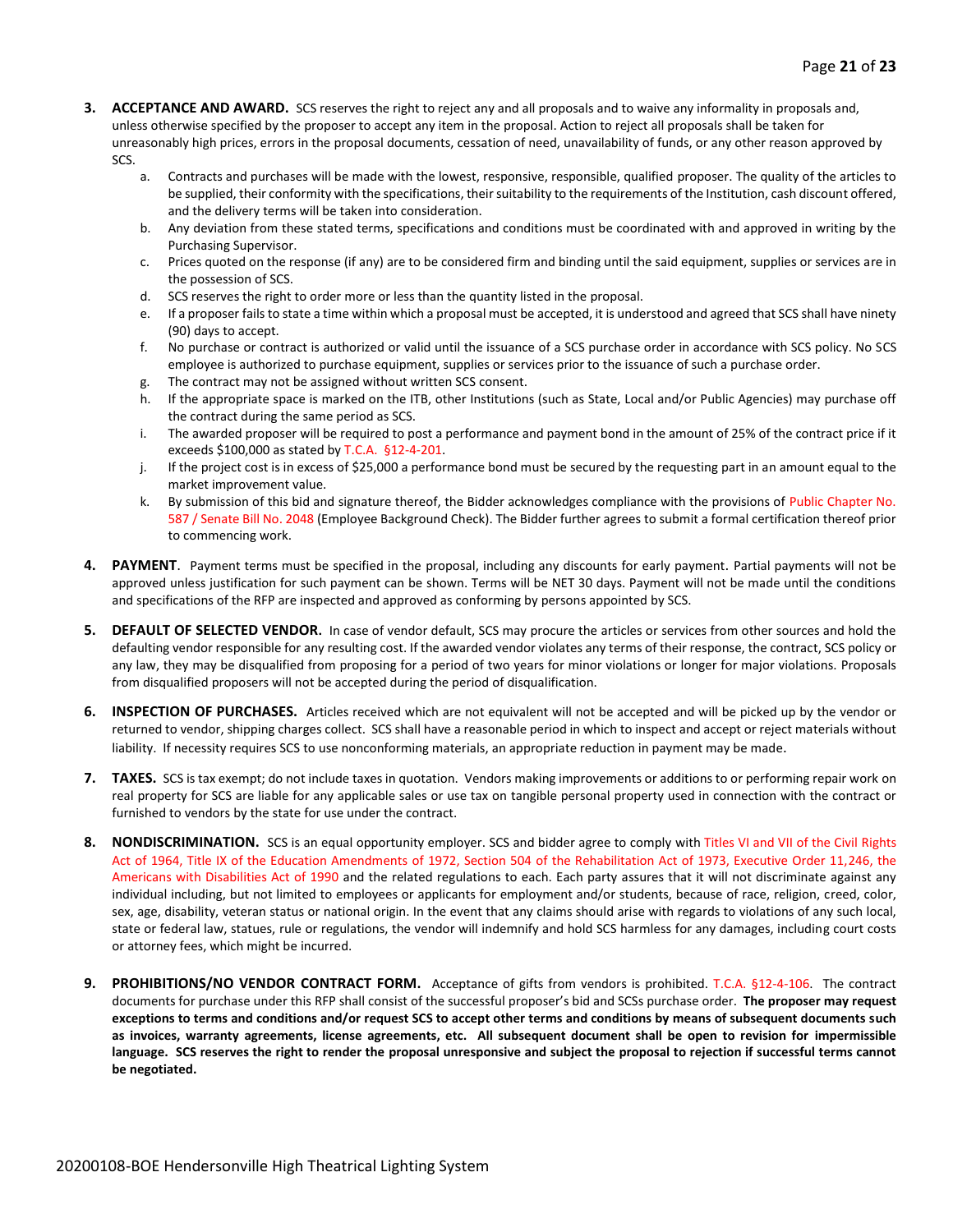- **10. PROHIBITION ON HIRING ILLEGAL IMMIGRANTS.** Tennessee Public Chapter No. 878 of 2006, T.C.A. §12-3-309, requires that Contractor attest in writing that Contractor will not knowingly utilize the services of illegal immigrants in the performance of this Contract and will not knowingly utilize the services of any subcontractor, if permitted under this Contract, who will utilize the services of illegal immigrants in the performance of this Contract. The attestation shall be made on the form, Attestation re Personnel Used in Contract Performance ("the Attestation"), which is attached and hereby incorporated by this reference.
- **11. SALES AND USE TAX.** Before the Purchase Order/Contract resulting from this RFP/RFQ is signed, the apparent successful proposer must be registered with the Department of Revenue for the collection of Tennessee sales and use tax as required by T.C.A. §12-3-306.
- **12. ASSIGNMENT.** Neither the vendor nor SCS may assign this agreement without prior written consent of the other party.
- **13. LIABILITIES.** The vendor shall indemnify SCS against liability for any suits, actions or claims of any character arising from or relating to the performance under this agreement by the vendor or its subcontractors. SCS has no obligation for the payment of any judgement or the settlement of any claim made against the vendor or its subcontractors as a result of obligations under this contract.
- **14. APPLICABLE LAW.** Any contract shall be interpreted under the laws and statutes of the State of Tennessee. SCS does not enter into contracts which provide for mediation or arbitration. Any action arising from any contract made from this RFP shall be brought in the state courts in Sumner County, TN or in the United States Federal District Court for the Middle District of Tennessee.

Additionally, it is a violation of state statutes to purchase materials, supplies, services or any other item from a vendor that is a commissioner, official, employee or board member that has any financial or beneficial interest in such transaction, T.C.A. §12-4-101.

- **15. FUNDS**. The Proposer understands and accepts the non-appropriation of funds provision of SCS.
- **16. DATA PRIVACY AND SECURITY**. Personal Information (PI) includes but is not limited to that information protected by HIPAA, the HITECH Act, FERPA, or Gramm-Leach-Bliley) or such information which would allow a third party to gain access to the personal, medical or financial records of any of any party. Vendor represents and warrants that its collection, access, use, storage, disposal and disclosure of PI complies with all applicable federal and state privacy and data protection laws. Vendor represents and warrants that Vendor will maintain compliance with the SSAE 16 standard, and shall undertake any audits and risk assessments Vendor deems necessary to maintain compliance with SSAE16. If PI provided by SCS to Vendor is subject to FERPA. Vendor agrees that in its handling of FERPA data it will perform as a school official as that term is defined by FERPA regulations. Vendor acknowledges that its improper disclosure or redisclosure of PI covered by FERPA may, under certain circumstances, result in Vendor's exclusion from eligibility to contract with SCS for at least five (5) years. Vendor shall provide SCS with the name and contact information for an employee of Vendor who shall serve as SCS's primary security contact and shall be available to assist Customer twenty-four (24) hours per day, seven (7) days per week as a contact in resolving obligations associated with any security incident in which it is reasonably suspected that there has been a breach of information security. Vendor shall immediately mitigate or resolve any Security Incident, at Vendor's expense and in accordance with applicable privacy rights, laws, regulations and standards. Vendor shall reimburse SCS for actual costs incurred by SCS in responding to, and mitigating damages caused by, any Security Incident, including all costs of notice and/or remediation incurred under applicable law as a result of the Security Incident.
- **17. IRAN DIVESTMENT ACT.** By submission of this proposal, each proposer and each person signing on behalf of any proposer certified, and in the case of a joint proposal, each party thereto certifies as to its own organization, under penalty of perjury, that to the best of its knowledge and belief that each proposer is not on the list created pursuant to T.C.A. §12-12- 106.
- **18. COMPLIANCE WITH CONDUCT STANDARDS**. Contractors shall be fully responsible for the conduct of its employees, subcontractors, representatives and agents. Loud or offensive music, language or behavior is unacceptable. Tobacco use of any type and vaping is prohibited on SCS property. Contact or interaction with staff or students is not allowed excepted between designated representatives of SCS and Contractor.